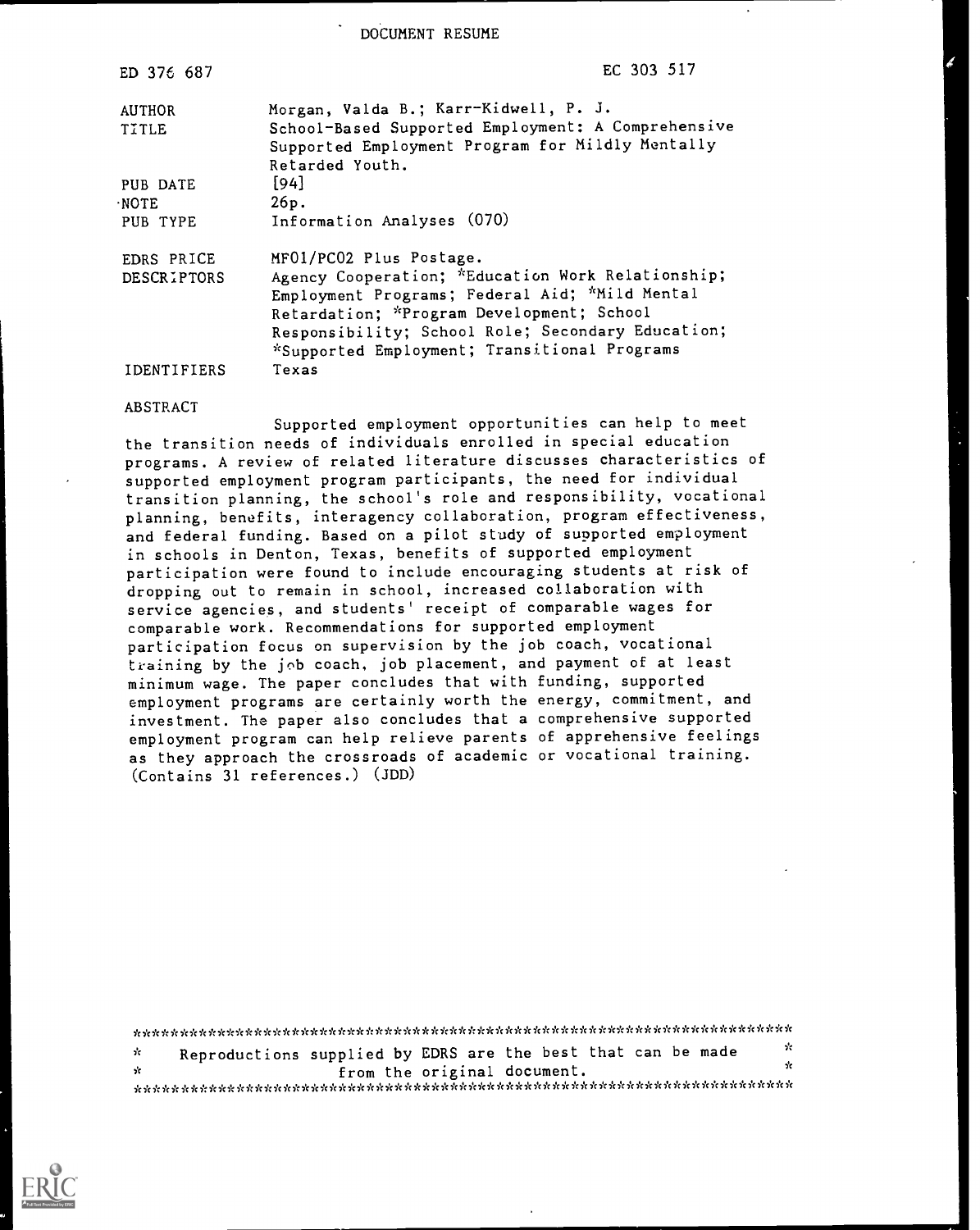U.S. DEPARTMENT Of EDUCATION Office of Educational Research and Improvement EDUCATIONAL RESOURCES INFORMATION CENTER (ERIC)

**G**/This document has been raproduced aa<br>- received from the person or organization<br>- originating it

( Minor changes have been made to improve reproduction quality

Points of view or opinions stated in this docu- ment do not necessarily represent Official OERI position or policy

# SCHOOL-BASED SUPPORTEL EMPLOYMENT: A COMPREHENSIVE SUPPORTED EMPLOYMENT PROGRAM

 $\bullet$  *F*  $\rightarrow$   $\bullet$ 

# FOR MILDLY MENTALLY RETARDED YOUTH

Valda B. Morgan, M. Ed. Teacher, Denton Independent School District

P. J. Karr-Kidwell, Ph.D. Professor, Texas Woman's University, Denton, TX.

Ň,

 $303577$ 

PERMISSION TO REPRODUCE THIS MATERIAL HAS BEEN GRANTED BY

 $\Lambda^{\prime}$ 

TO THE EDUCATIONAL RESOURCES INFORMATION CENTER (ERIC)"

2 BEST COPY AVAILABLE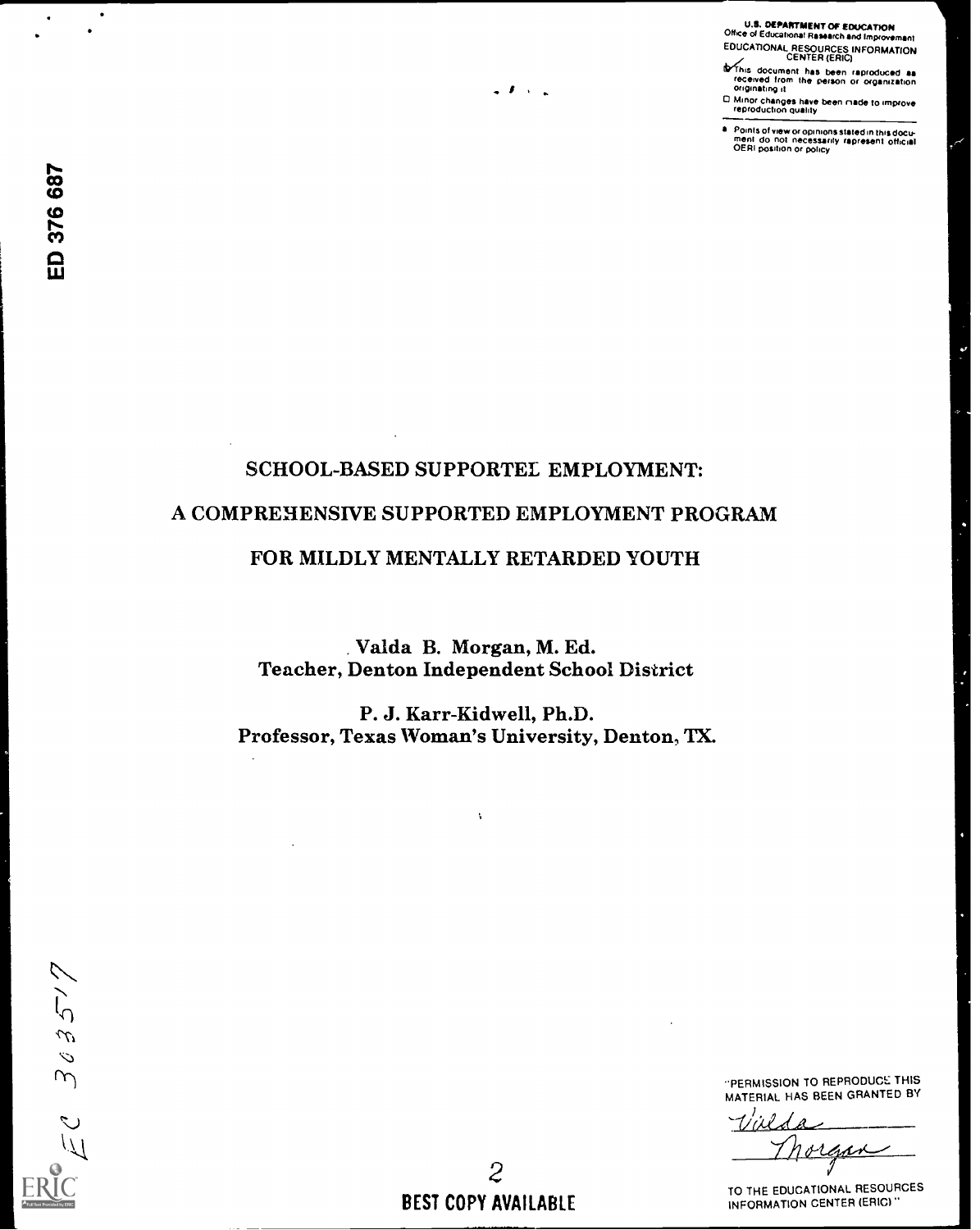#### INTRODUCTION

In an effort to fulfill mandates outlined by the federal government for the development of transition plans of persons enrolled in special education programs, the individual transition team (ITT) faces significant challenges. A primary need for these students is supported employment (Falvey, 1989). Supported employment, however, encompasses several models, but two frequently utilized models are the individual or job coach model and the group placement model (Wehman, 1992).

Wehman (1992) reports that the federal government has provided discretionary grant programs since 1986 for establishing model demonstration projects for maintaining effective supported employment programs. These model projects have provided training for more than 20,000 persons including professionals, parents and business communities.

While the U. S. Congress provides funding for newly administered pieces of legislation, Meers (1987) states this funding is available for a limited time. Since Congress places the responsibility of public education on the states. funding for programs such as supported employment and transition becomes a key issue for the local education agency and is one of the major challenges facing the ITT as plans are being developed to guide students through a smooth and successful transition process.

The federal government has implemented mandates for meeting the transition needs of individuals enrolled in special education programs.

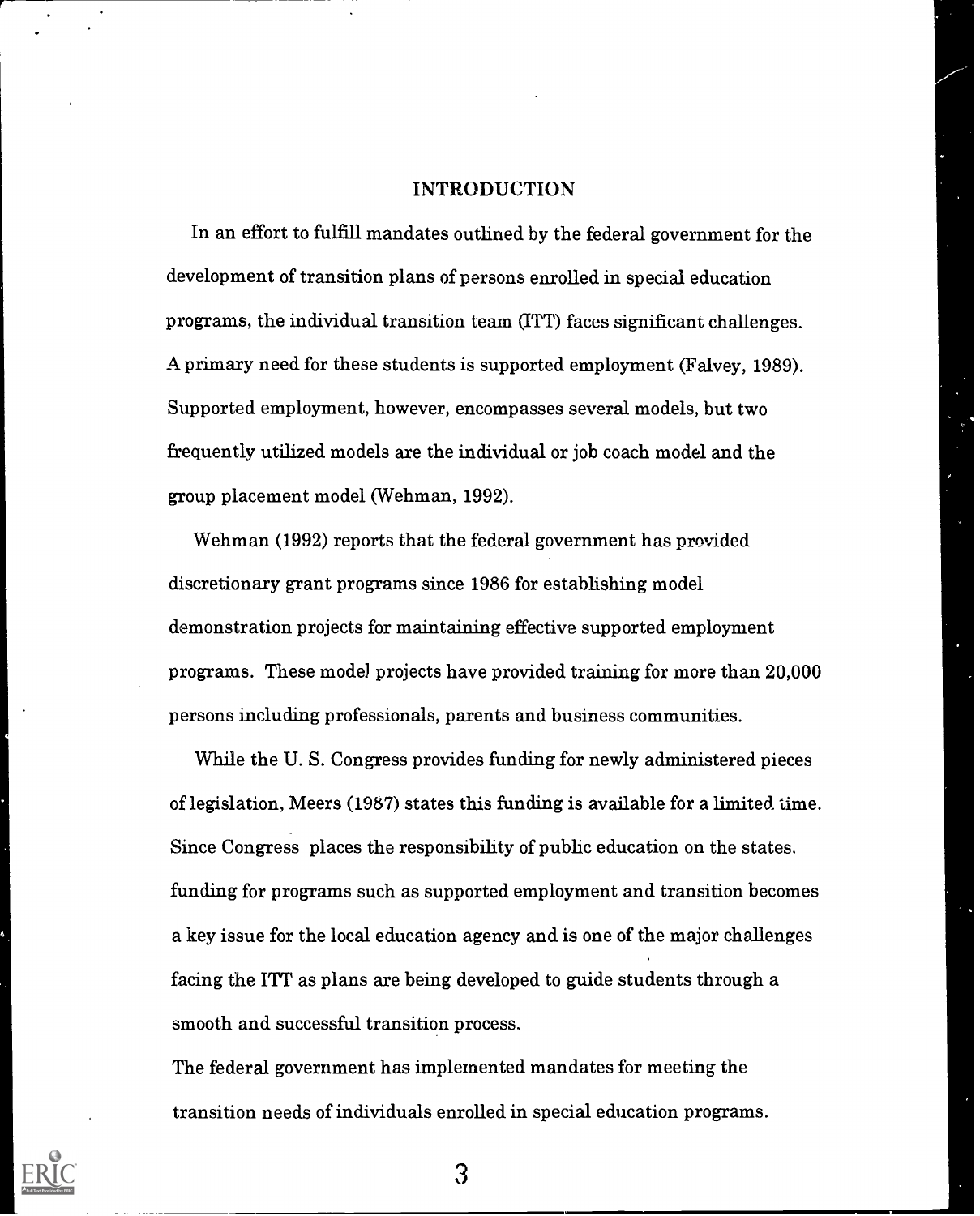Fulfilling the requirements of these mandates at the local education level is often financially draining (McCaughrin, Ellis, Rusch, & Heal, 1993). Additionally, McCaughrin et al. (1993) discuss fiscal prudence as a major factor in maintaining an effective supported employment program. Because of a lack of funds and limited availability of federal funding, other avenues of financial support must be sought as a means of fulfilling federal mandates.

The acquisition of funding is necessary if school districts plan to prepare their students for successful transition. Martella (1991) and Wissick (1991) assert that the best and most logical way to guide students through a smooth transition process is to place and train in the environments for which we, as educators, are attempting to prepare those students.

#### REVIEW OF RELATED LITERATURE

Supported employment is a means of allowing individuals with handicapping conditions an opportunity to work at specific jobs earning at least minimum wage (Muklewicz & Bender, 1988). The Rehabilitation Act Amendments of 1986, also known as PL 99-506, refer to supported employment as pay for real work in integrated environments for no fewer than twenty hours per week. Supported employment works well for many and has dramatically positive outcomes for individuals with disabilities (Wehman, 1992).

There are specific variables that must be present to consider the

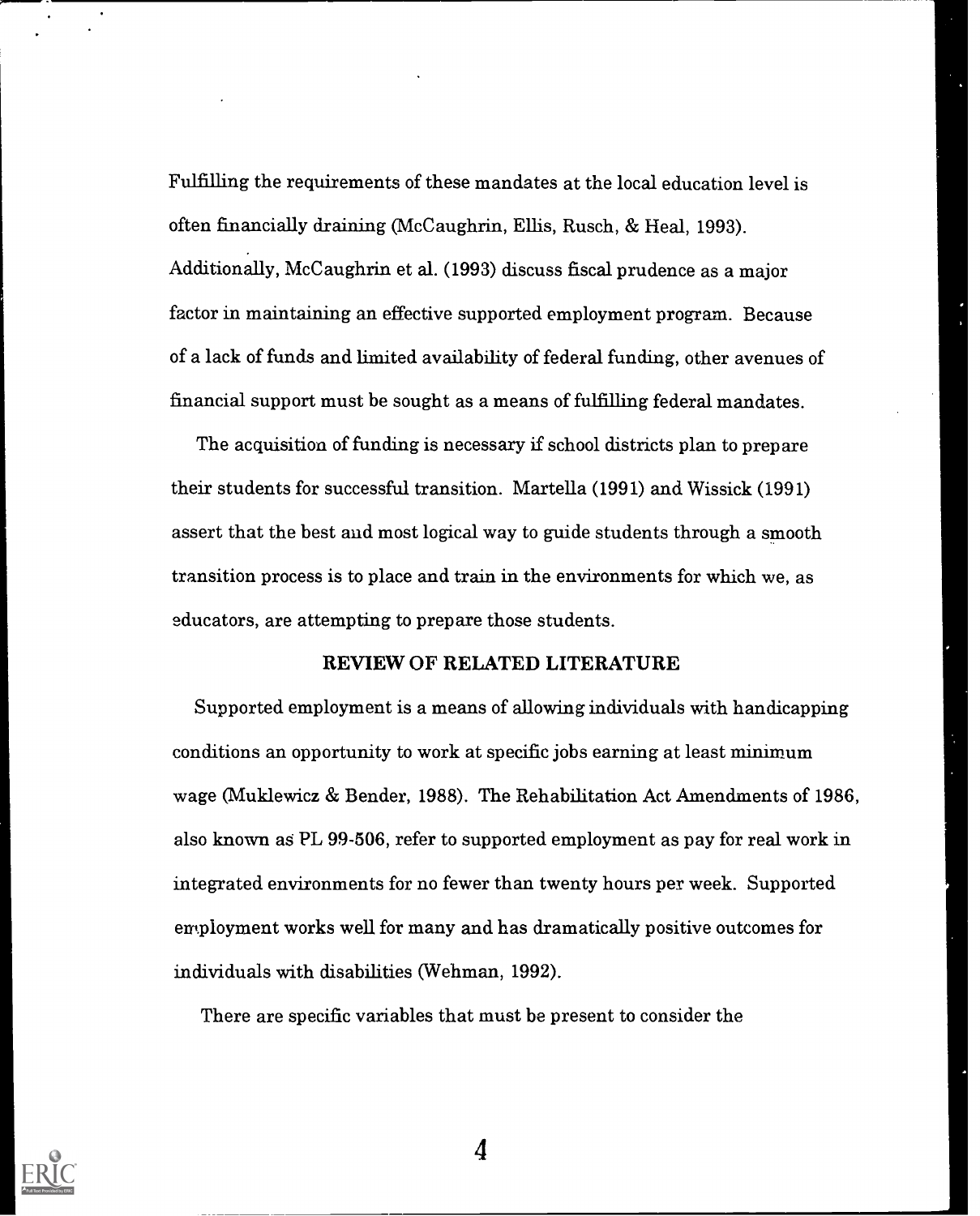effectiveness of a supported employment program, and because of such considerations, authors such as Wacker, Fromm-Steege, Berg, & Flynn (1989) place these variables in phases that include: job development, job placement, job training, follow-up and eventually fading of the job coach and any other reinforcers. The passage of the Carl Perkins Vocational Act of 1984 now provides services to facilitate the implementation of these phases. The Office of Special Education and Rehabilitation Services (OSERS) in 1985 issued a related initiative: supported employment was to be a primary service option for individuals with mental retardation (Falvey, 1989). In addressing the OSERS initiative, Falvey's (1989) view on supported employment represents outcomes rather than programs, with the primary outcomes as related to paid meaningful work performed in natural settings with ongoing training approaches. Muklewicz & Bender (1988) continue to characterize supported employment as meeting the participant's need for reliable transportation. Additionally, Meers (1987) states that in America, 3 6 million young children begin school each fall and approximately 15% of these children are identified as handicapped. Edgar (1988) further reports that 70% to 80% of all high school special education students are identified in three categories: learning disabled, mildly mentally retarded and emotionally disturbed. The number of students receiving special education services during the 1988-89 school year, according to Ficke (1992), was nearly 4.6 million. Their ages ranged from birth through age 21 and their



 $\overline{d}$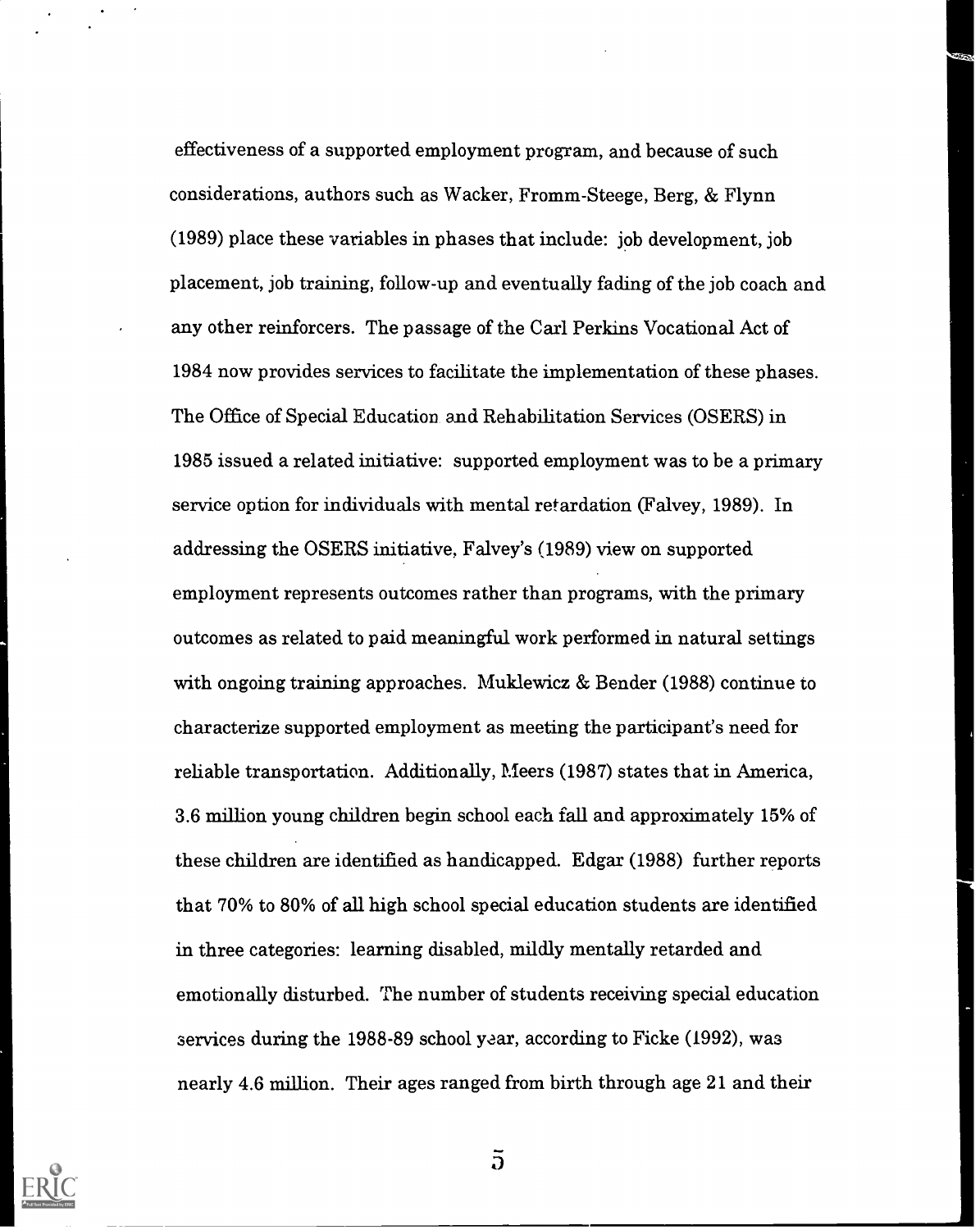disabilities were varied. During fiscal year 1988, just over 217,000 persons with a disability were rehabilitated into employment situations that resulted in the disabled receiving wages. In concluding, Ficke (1992) noted that during the 1989 calendar year, over 415,000 new awards for Social Security Disability Insurance Benefits (SSDI) were made with an average payment of about \$555.00 per month per recipient.

# Characteristics of Supported Employment Program

# Participants

In identifying these persons with such disabilities, Test, Hinson Solow, and Keul (1993) conclude that they are consumers of supported employment while the Texas Education Agency (TEA) describes these supported employment participants as individuals with mental or physical impairments that would limit their ability to be self-sufficient. These students are believed to be capable of successfully participating in Vocational Education for the Handicapped (VEH) programs, but may require additional support, especially since their instructional arrangement is traditionally self-contained.

The America 2000 Initiative underscores related future needs of the disabled as commitment, competence and lifelong learning. In an effort to meet the future vocational needs of these individuals, emphasis should focus on the environments where all students of all ages and ability levels must

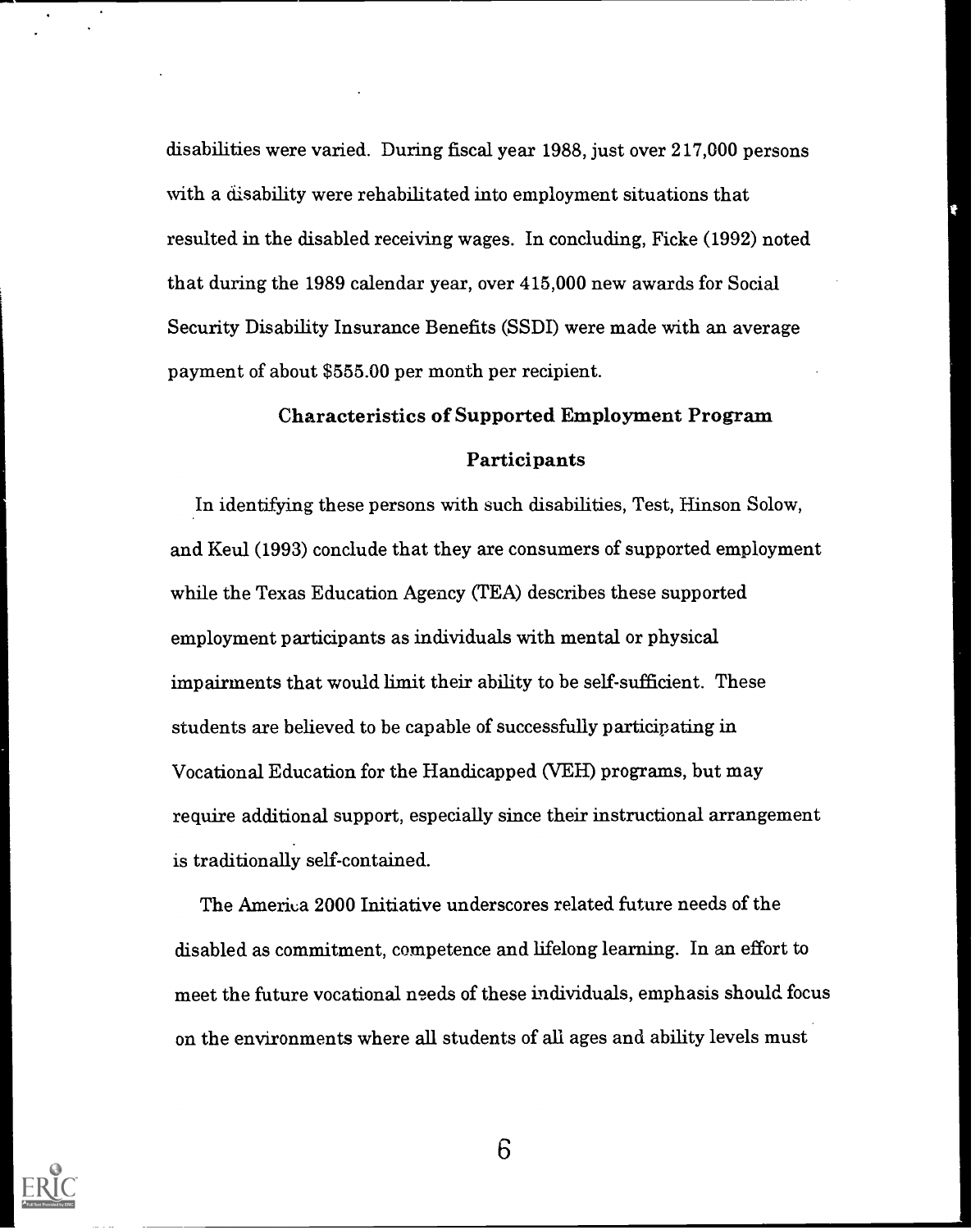learn to use their minds and must be prepared for productive employment in today's economy (Kiernan & Lynch, 1992).

#### Transition Planning

Wehman (1992) reports that in order for individual transition planning to be meaningful, both students and parents need to be actively involved. Furthermore, Brotherson, Berdine & Sartini (1993) believe that educators and transition specialists should offer parents support, as their participation in the transition process is vital. This parent participation is imperative since parents are the most effective advocates for their students and parents influence their students' values and choices (Benz & Halpern, 1987). Transition planning from school to work, however, is a complex undertaking. Morgan, Moore, McSweyn, & Salzberg (1992) concur that such achievement is possible through a careful evaluation process paired with related. outcomes.

The Developmental Disabilities Act of 1984, also known as Public Law 98-527 (Federal Register, 1984), and Education for All Handicapped Act, Public Law 101-476 strongly emphasize employment as a primary outcome and the development of a transition plan for handicapped students respectively. Additionally, the Americans with Disabilities Act (ADA) of 1990, rlso known as Public Law (PL 101-336), plus other initiatives concerning supported employment and transition from school to work and



 $\widetilde{7}$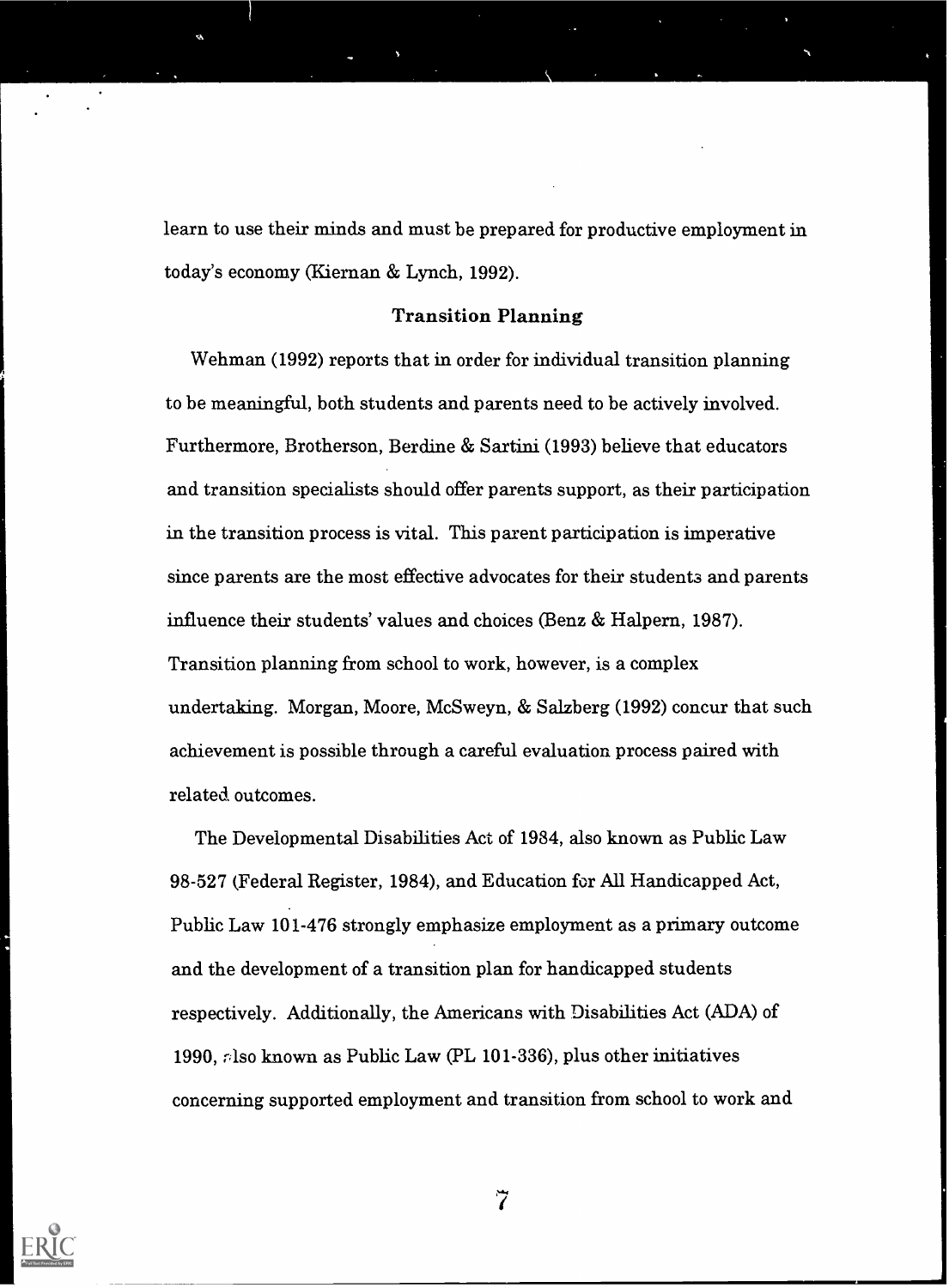maintaining an interest in the roles of the disabled in employment are more important (Died, 1990; Kiernan & Schalock, 1989; Rusch, 1990).

# The School's Role and Responsibility

Subsequently, the school's role and responsibility for transition planning for students varies depending on their specific disabilities (Meers, 1987). As recently as 1990, the National Association of School District Special Education Directors began requiring the implementation of transition plans by the sixteenth birthday of individuals receiving special education services Morgan et al., 1992). Morgan et al. (1992) cite five activities they believe to be necessary for this type of successful transition from school to work as: (1) teaching social skills, such as appropriate greetings, shaking hands in lieu of hugging, and referring to authority figures by their name or position title instead of as mom or dad. Also, social skills like "when to take breaks" and "when to return to work" after the break time has expired, are important (2) teaching job skills, which involves teaching participants actual parts of a job through task analysis until the participant can perform the entire job with minimal assistance, (3) career exploration, which involves exposing supported employment participants to a variety of careers. This can occur either through vocational training for a specified time period or by way of observing other persons while they are performing the routines of their jobs, (4) teaching community skills such as: how to use public transportation and how to locate and participate in community activities like recreational

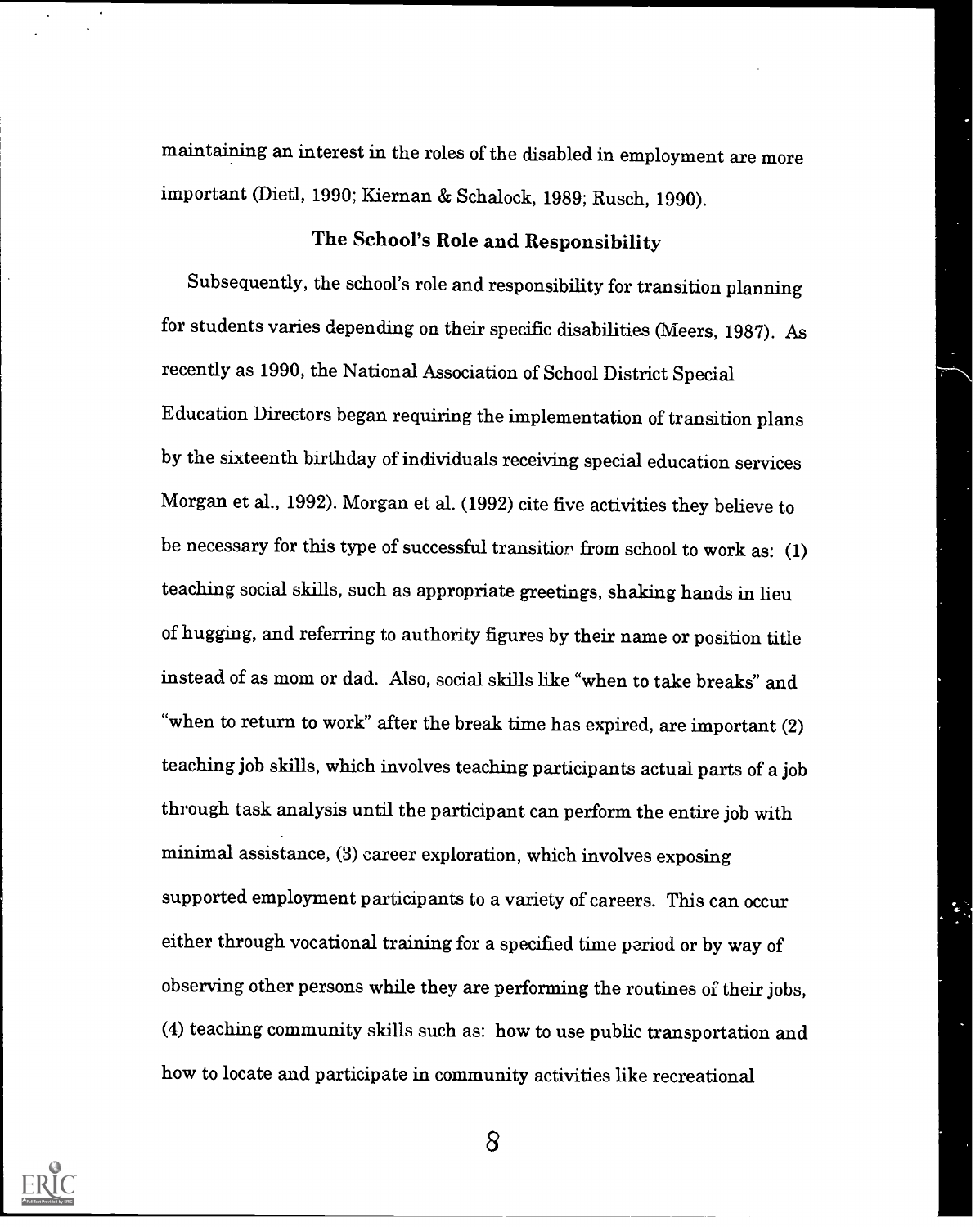facilities. This would also involve teaching students how to access the services of the public library, and the post office, and (5) matching student skills to jobs, which would require the school staff to engage in informal observations of students performing specific tasks. The students' ability level and willingness to perform the job are measured prior to placing them in specific jobs. Wehman, Moon, Everson, Wood and Barcus (1988) identify a similar hierarchy of multi-team input for transition planning that includes the individual transition, local inter-agency and state level inter-agency teams.

Since candidates for supported employment are receiving more exposure to these normalized experiences, parents even believe their students are ready for competitive employment (McDonnell & Hardman, 1985; Morgan et al., 1992; Valera, 1982; Wehman et al., 1988). Thus, transition planning becomes emphatic.

#### Vocational Planning

While transition planning is an important facet in relation to supported employment, it cannot be successful if it is not fully implemented. The first step toward fulfilling the objectives addressed in the Individual Transition Plan (ITP) is vocational training (Meers, 1987; Morgan et al., 1992). According to Edgar (1988), aggressive vocational training for prospective, supported employment participants includes training on general skills like:

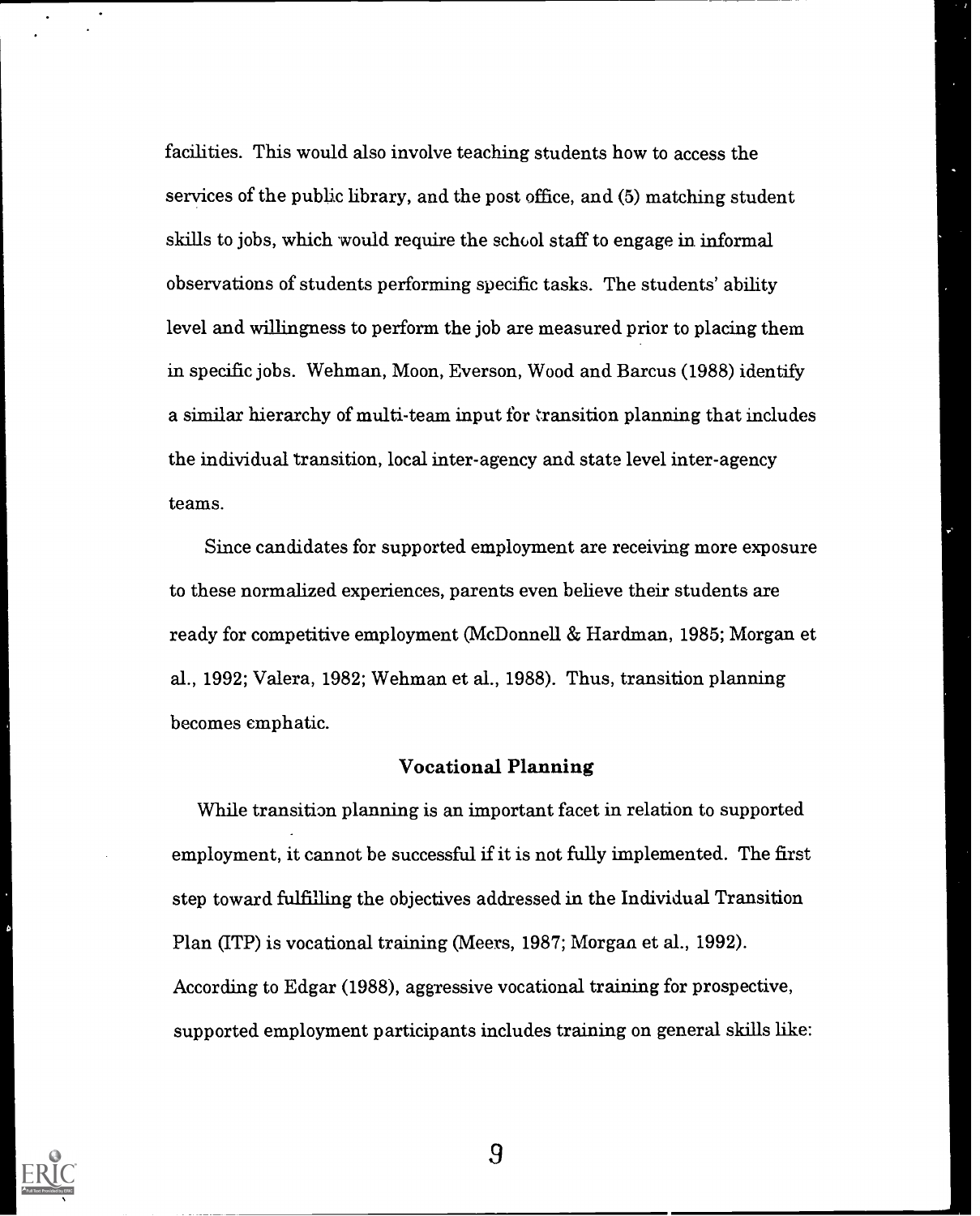(1) dependability by arriving to work on time, (2) scheduling time off in advance, (3) doing those things that are required and following through on promises, (4) social interactions, (5) responding to directions and feedback, like listening and responding as well as asking questions when there is a degree of uncertainty about expectations, and (6) learning to be honest. These students had a greater chance of securing work and staying employed after high school than their peers who did not experience vocational training at the secondary level (Hasazi & Clark, 1988).

The National Commission on Secondary Vocational Education (1984) also identifies goals of secondary vocational education as assisting students with communication; this might involve utilization of appropriate communication devices if one does not have adequate speech skills. Written communication skills may also be included in this category. Computational skills such as the ability to use technological equipment like calculators, computers, audiovisual devices, and office machines, as well as employability and personal skills with an emphasis on lifelong learning are significant skills. Brolin (1989) cites a 1984 personal communication with Maynard Reynolds, which relates social and personal skills as well as employability and efficient life skills as real determinants of survival.  $\mathcal{L}$ 

With this concept in mind, Brolin (1989) indicates that almost everyone is born with a desire or need to work, as work is viewed as the cornerstone by which adults are generally judged. Hasazi & Clark (1988),



 $\ddot{r}$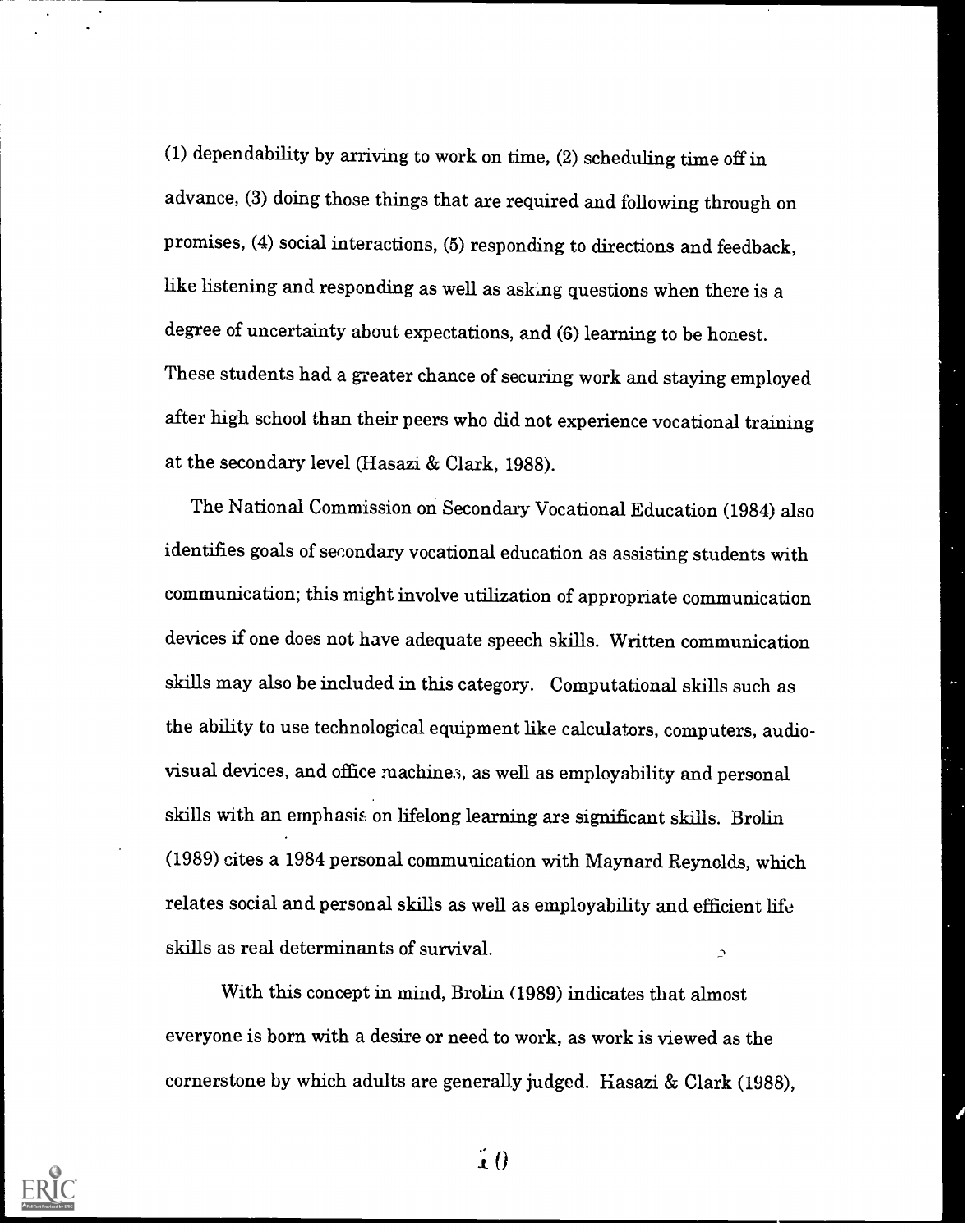Test, Grossi, & Keul (1988) and Test et al. (1993) further solidify this train of thought, concurring that supported employment program participants who receive training in the previously identified skill areas usually experience a higher level of vocational success after high school.

#### Benefits of Supported Employment

A positive benefit for persons in supported employment, according to McCaughrin, Ellis, Rusch, & Heal (1993), is an improved quality of life when compared to working in sheltered environments. Wehman, Kregel, & Revell (1991) reported that nationally, there were more than 70,000 supported employment placements with 65% as individual placements. An additional benefit of supported employment was the likelihood of improving participant's self-esteem. For example, self-esteem can be elevated by viewing oneself as a contributing member of the community. This can occur through employment and receiving comparable wages for comparable work.

This benefit was revealed in D'Amico and Marder's (1991) study of youth involved in supported employment. The results indicated that employment for individuals with handicaps such as mild mental retardation and learning disability increased from 50% to 67%. Receiving substantial wages and satisfaction with their jobs were rated highest among the youth participating in the study. Many anticipated job advancement.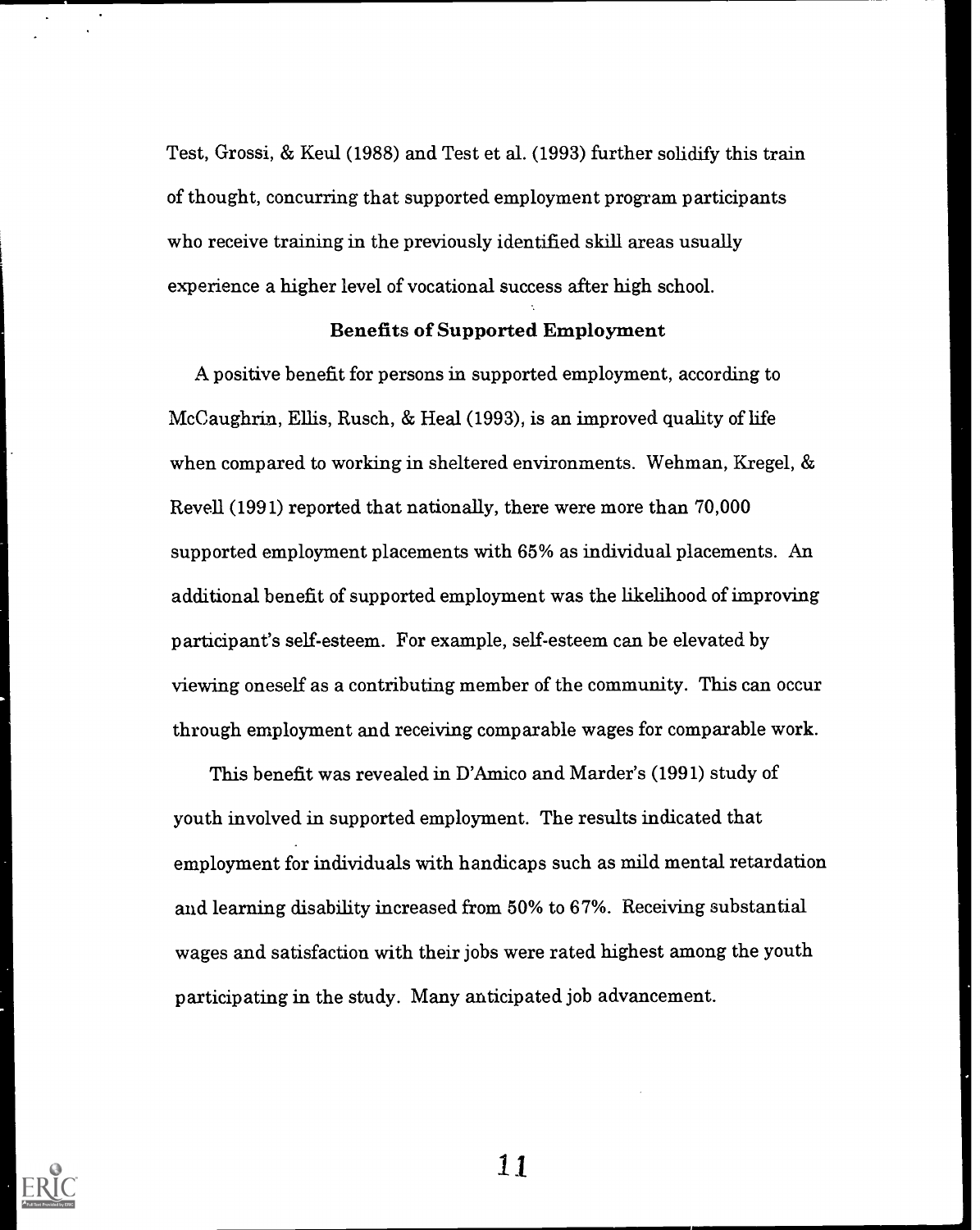Beyond an improved self-esteem, these supported employment participants can develop positive interactions with non-handicapped individuals. Falvey (1989) suggests that these interactions are possibly the most favorable examples of a true sense of community for handicapped individuals. McCaughrin et al. (1993) report that supported employment participants with mild mental retardation experience more opportunities for interactions with non-handicapped co-workers than their counterparts who participate in sheltered or no form of employment. Other avenues of coworker interactions are identified by Johnson (1992) as associations with training and evaluation as well as being advocates for the supported employment participant. Reportedly, these involvements occurred at least monthly.

#### Inter-Agency Collaboration

While the effects of positive co-worker interactions are valuable, the role of inter-agency collaboration is of equal value. To begin, Hasazi & Clark (1988) reaffirm that local inter-agency agreements between special education, vocational rehabilitation, and employment training agencies are excellent mechanisms for locating and utilizing human and financial resources. Utilization of inter-agency collaboration assists students with their integration in the mainstream of the community as well as life after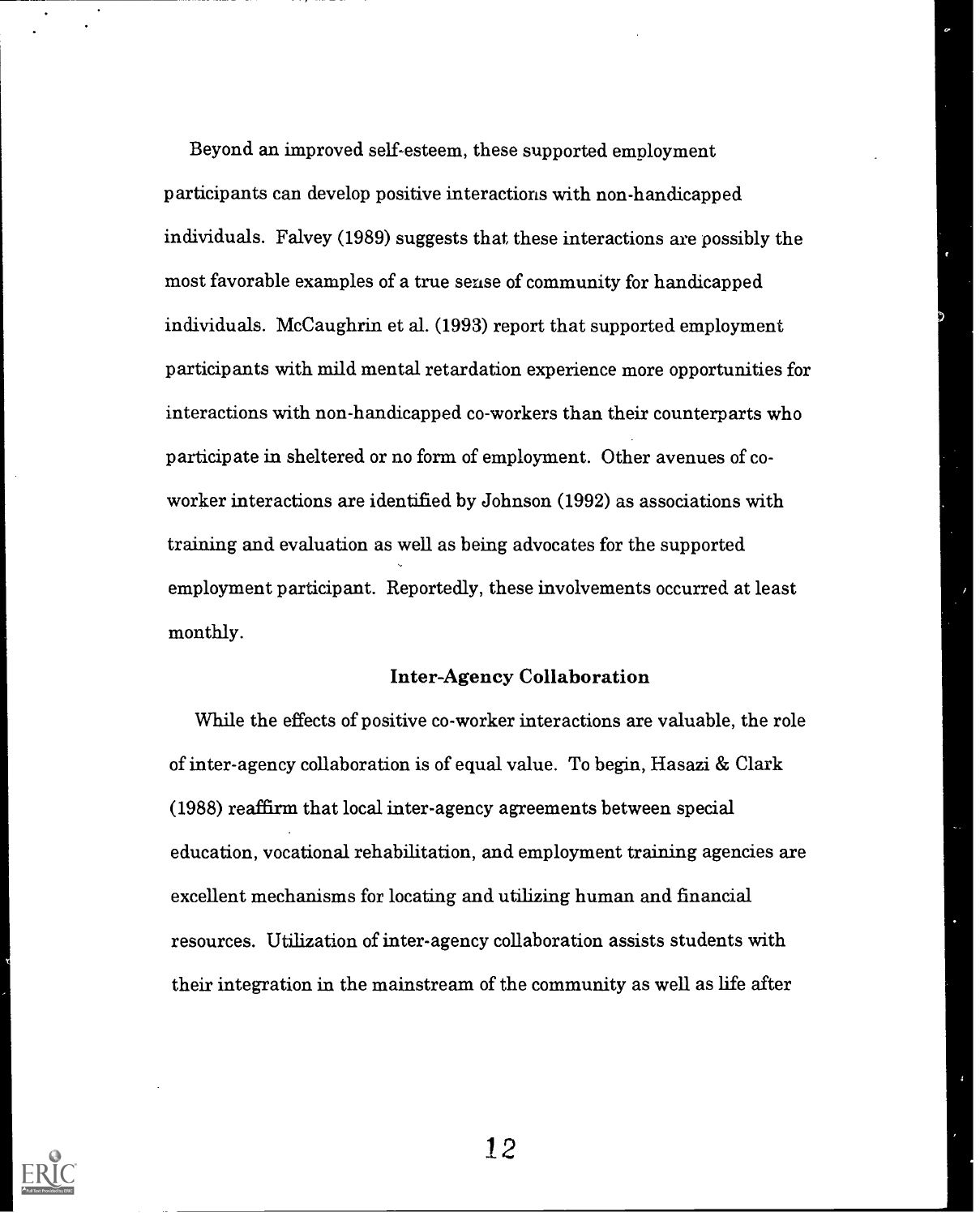high school (TEA, 1988). The importance of inter-agency cooperation cannot be over-emphasized when developing plans for students. Edgar (1988), Falvey (1989), Hasazi & Clark (1988), Meers (1987), Morgan et al. (1992), Wacker et al. (1989), and Wehman (1992) refer, to varying extents, to the collaborative efforts which must be developed and implemented. In order for success to prevail, there must be follow-ups and transitions from school environments to post-school settings. Likewise, Wehman (1992) cites that federal legislation such as The Carl Perkins Vocational Education Act (98- 524), the Rehabilitation Act Amendments of 1986 (PL 99-506), and the Education for the Handicapped Act Amendments of 1990 (PL 101-476) require inter-agency cooperation when planning for vocational outcomes for the handicapped.

# Program Effectiveness

With the implementation of prior issues concerning supported employment, the ongoing program effectiveness becomes an issue, requiring the attention of those personnel involved with the program. Maintenance of an effective program can result through continuous marketing and job development, job matching through assessment, job coaching and followalong services (Falvey, 1989). Wehman et al. (1988) cite that to be effective, supported employment programs depend upon consistent communications

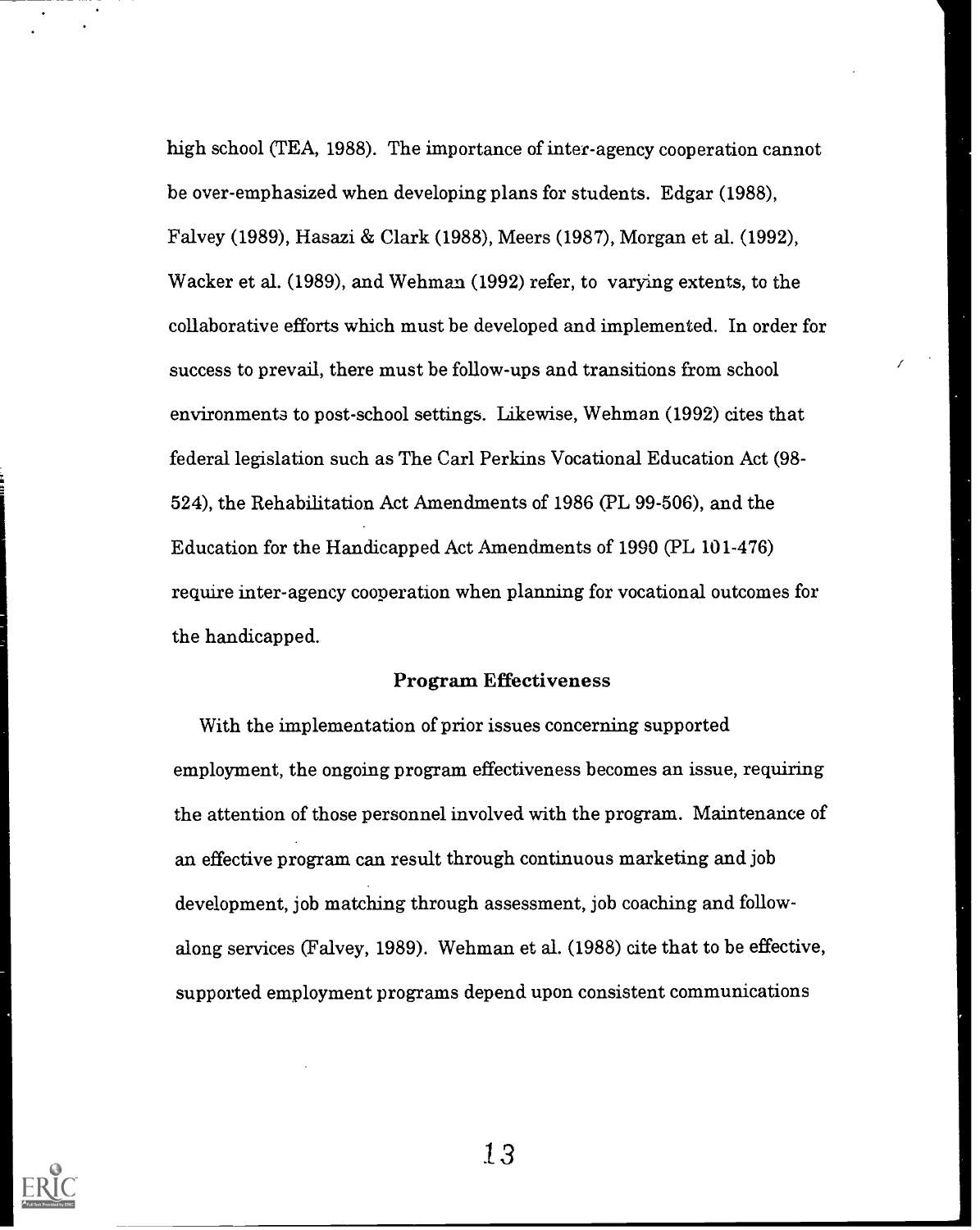among all parties, strong administrative organization and innovative personnel management. Related issues that Edgar (1988) refers to when maintaining an effective program include an emphasis on both the problemsolving and coping skills of program participants. Lastly, McCaughrin et al. (1993) cite fiscal prudence as a major factor in maintaining the effectiveness of a supported employment program.

#### Background on Federally Funded Programs

Traditionally, funding for programs such as supported employment is available for limited time periods and must be sought by schools, agencies, and universities via competition. Gonzalez (1991) reported her findings on Federal Grant Funding for individuals with handicaps during the 1984 fiscal year. The purpose of her research was to determine the correlation between OSERS- recommended project activities and activities which actually occurred through the funded projects. In addition to activities the research also focused on inter-agency collaboration, access of community services by project participants, support services and training. These 1984 projects were model programs, designed to assist individuals with handicaps to transition from school to post-school activities, preferably productive work. According to Gonzalez (1991), as of early March 1984, OSERS had awarded \$1,500,000.00 in grants to 15 model projects. These projects were

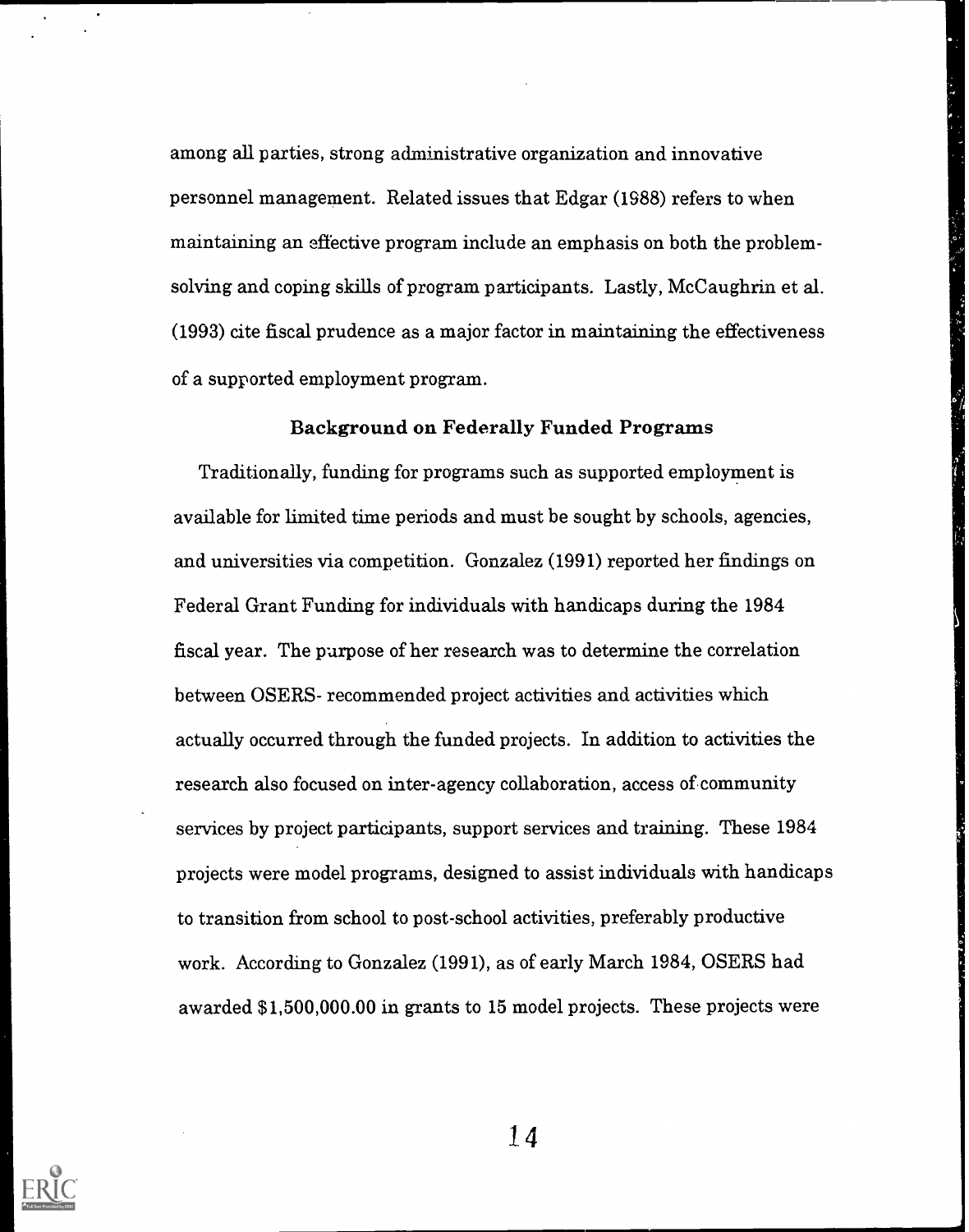funded for up to three years. The subjects for this report were identified as fifteen grant recipients from 11 states and the District of Columbia. Geographical regions represented were: the northeast with eight projects, the midwest with three projects, the northwest with two projects and one project, each for the southwest and the south. Universities were awarded nine, the majority of the grants. Only one local education agency and one state education agency received grants. Funding, according to Gonzalez (1991), ranged in amounts of \$80,000 to \$120,000 per year. Two projects, however, were awarded more than \$120,000 annually.

As for inter-agency collaboration, thisresearch indicated that all grant recipients cited at least one other entity with which to coordinate services. The majority of the projects identified businesses or similar organizations for the coordination of services for individuals with handicaps as they were engaged in transition. Other identified agencies included: (1) vocational rehabilitation agencies, (2) state education departments and (3) community colleges. After a thorough description of the grant recipients, allocation of funds, and the level of involvement from other agencies with the projects, Gonzalez (1991) identified the population which received services provided by the projects. They were youths between the ages of eighteen and twentyone with disabilities such as, but not limited to, behavior disorders,

1. 小孩 经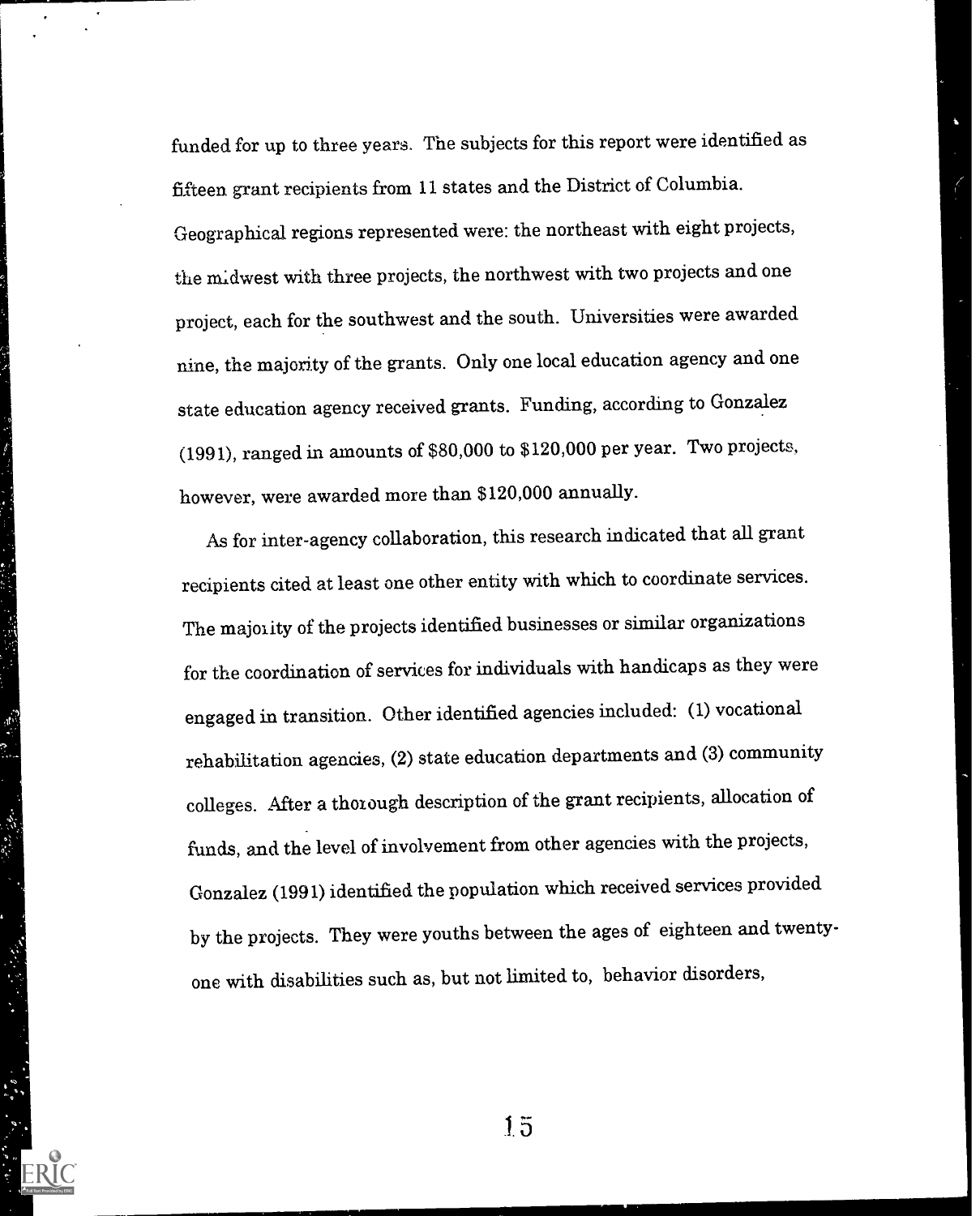emotional disorders and physical or sensory challenges. These conditions of andicap are just a few of the identifications. It was also addressed that these program participants were more likely to experience difficulty in attempts to utilize community services without the transition assistance made available through the granted programs.

Gonzalez (1991) also reported on the purposes of the projects. She stated that common purposes, identified by most of the projects, were to utilize the resources of the community, supplement the current school program and to demonstrate the project's effectiveness.

It was also revealed that OSERS required the grant recipients to incorporate the individual Education Plan (IEP) as a catalyst when conducting project activities. Additionally, Gonzalez (1991) identified anticipated employment outcomes and inter-agency collaboration as two areas of emphasis as project activities were engaged. After final project reports were reviewed it became evident that employment outcomes had been modified. These modifications were necessary to meet needs of the project, more specifically the finances and staff time.

Grant recipients provided detailed summary reports for OSERS. Within those reports, many projects cited similar strengths and weaknesses of the programs. In particular, five projects reported transportation was a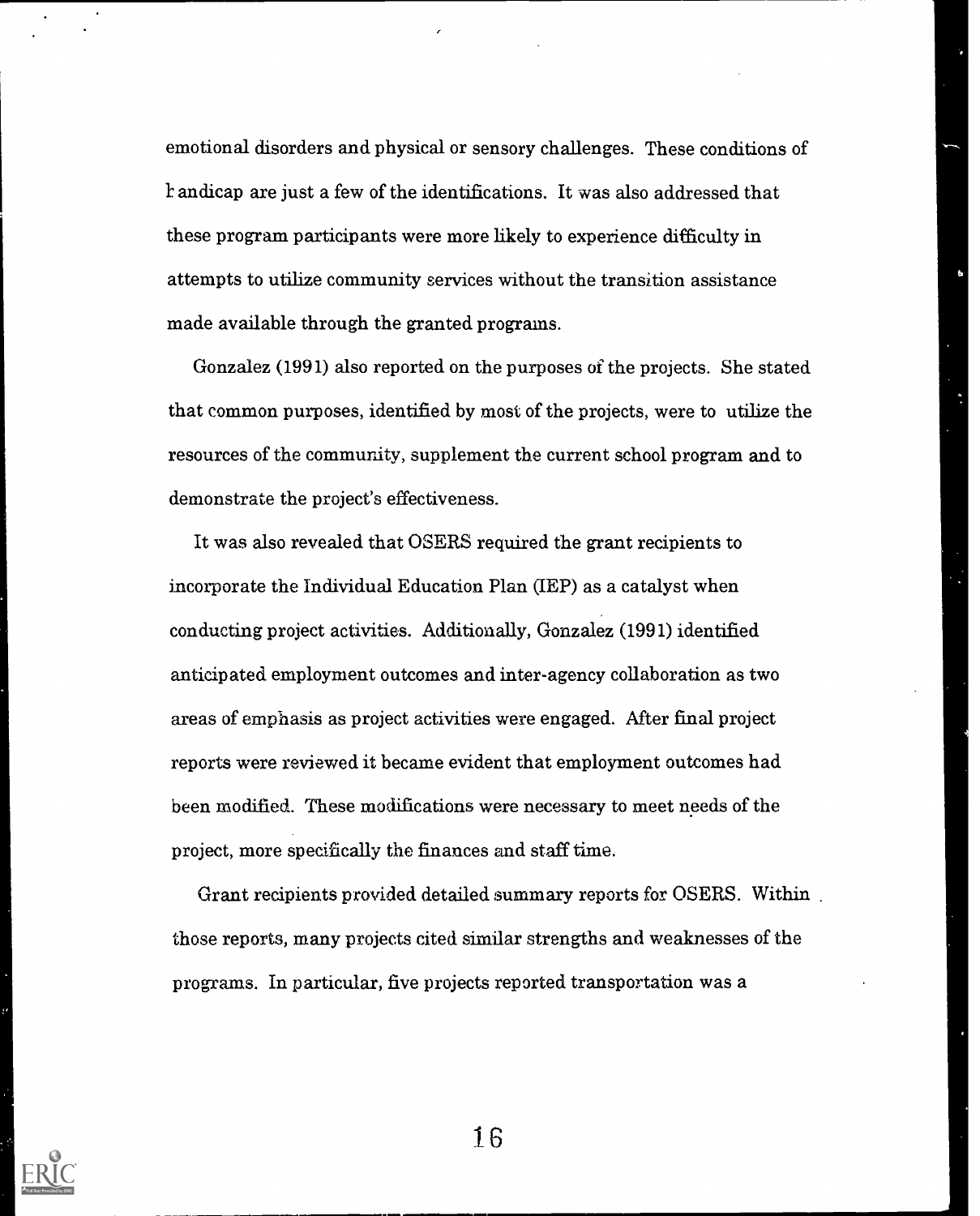significant deterrent when trying to manage the activities of the projects in order for the participants to yield the greatest benefit. Mulkewicz & Bender (1988) also cited transportation as a key element to successful transition for persons engaged in supported employment activities. Furthermore, Gonzalez (1991) reported that six of the 15 projects experienced problems with personnel. Staff turnover was high paired with the inability to locate and hire qualified employees. Despite the drawbacks addressed in the summary reports of the grant projects, Gonzalez's (1991) summary of her report indicated that some 1,000 youths had made a smooth transition from school to work or some other post school setting.

This bottom-line statement seems to capture the essence. With funding, supported employment programs are certainly worth the energy, commitment , and investment particularly if, over three years, 1,000 individuals from selected regions of the country were actually eased into transition.

# RECOMMENDATIONS FOR SUPPORTED EMPLOYMENT PARTICIPATION

Through supported employment participation, students with mild mental retardation are exposed to real and competitive forms of work in environments in which individuals with handicaps are of the minority. Since it is the responsibility of the public schools to ensure that all students graduating from these institutions are prepared for

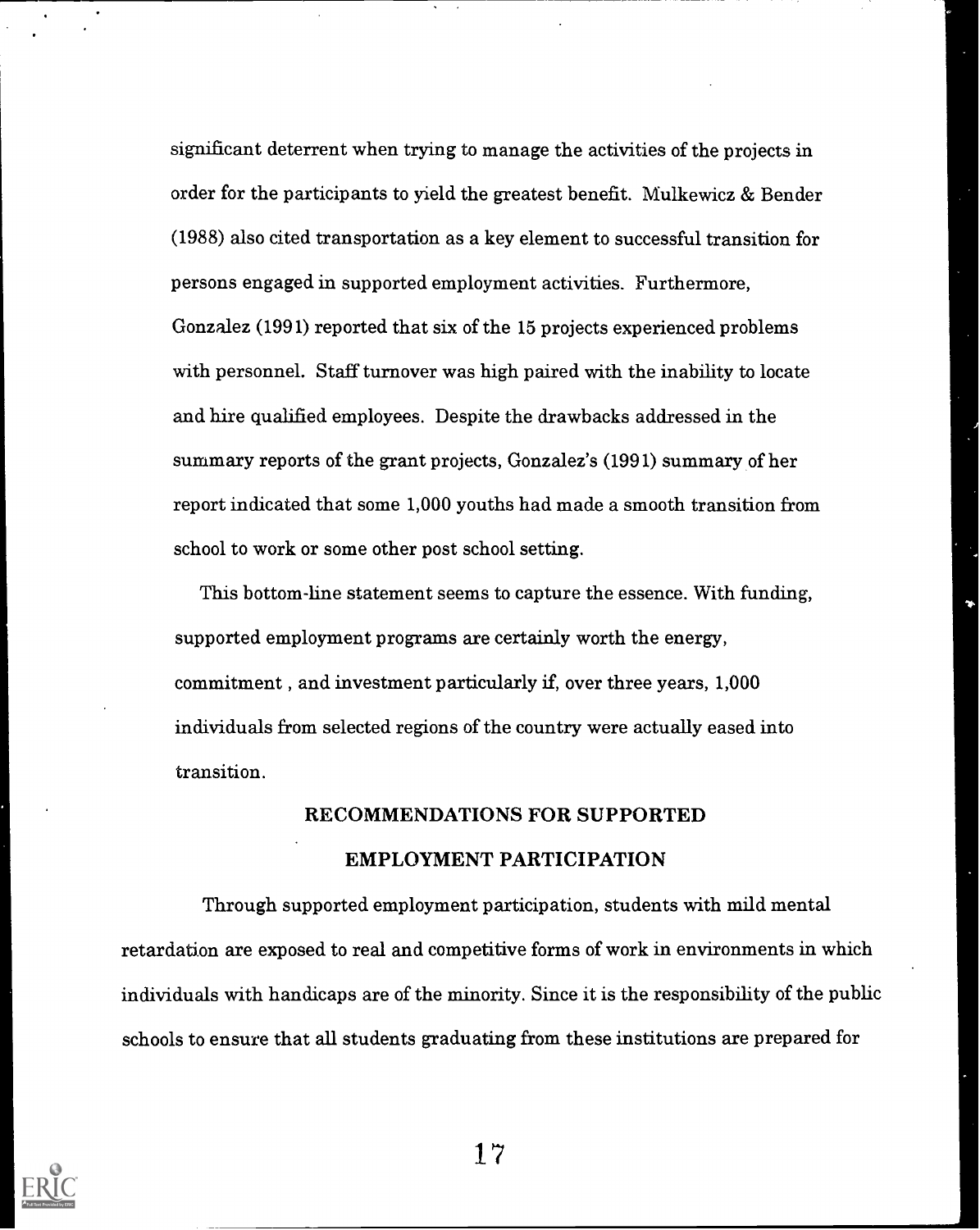life and the real world, the same expectation is required for individuals with mental retardation. Therefore, as a means of preparing these individuals for successful transition from school to post-school settings, supported employment programs reportedly are the instructional arrangement of choice. The following recommendations should be considered for effective supported employment programs:

1. Participants should be closely supervised by a job coach whose responsibility is to make sure that the supported employment participants can independently perform all parts of their job descriptions.

2. Participants should be paid at least minimum wage.

3. In order for students to benefit from the work environment, they should receive vocational training from a specific individual- -the job coach.

4. The choices of participants should be considered when placing them in work environments.

In addition to the above recommendations, individuals involved in supported employment should be enrolled in special education, must be at least sixteen and their instructional arrangement should be identified as self-contained. Each of the participants should have an active Individual Transition Plan (ITP) and function within the mild range of mental retardation. Participation in supported employment is usually recommended and agreed upon by the Admission, Review & Dismissal (ARD) committee.

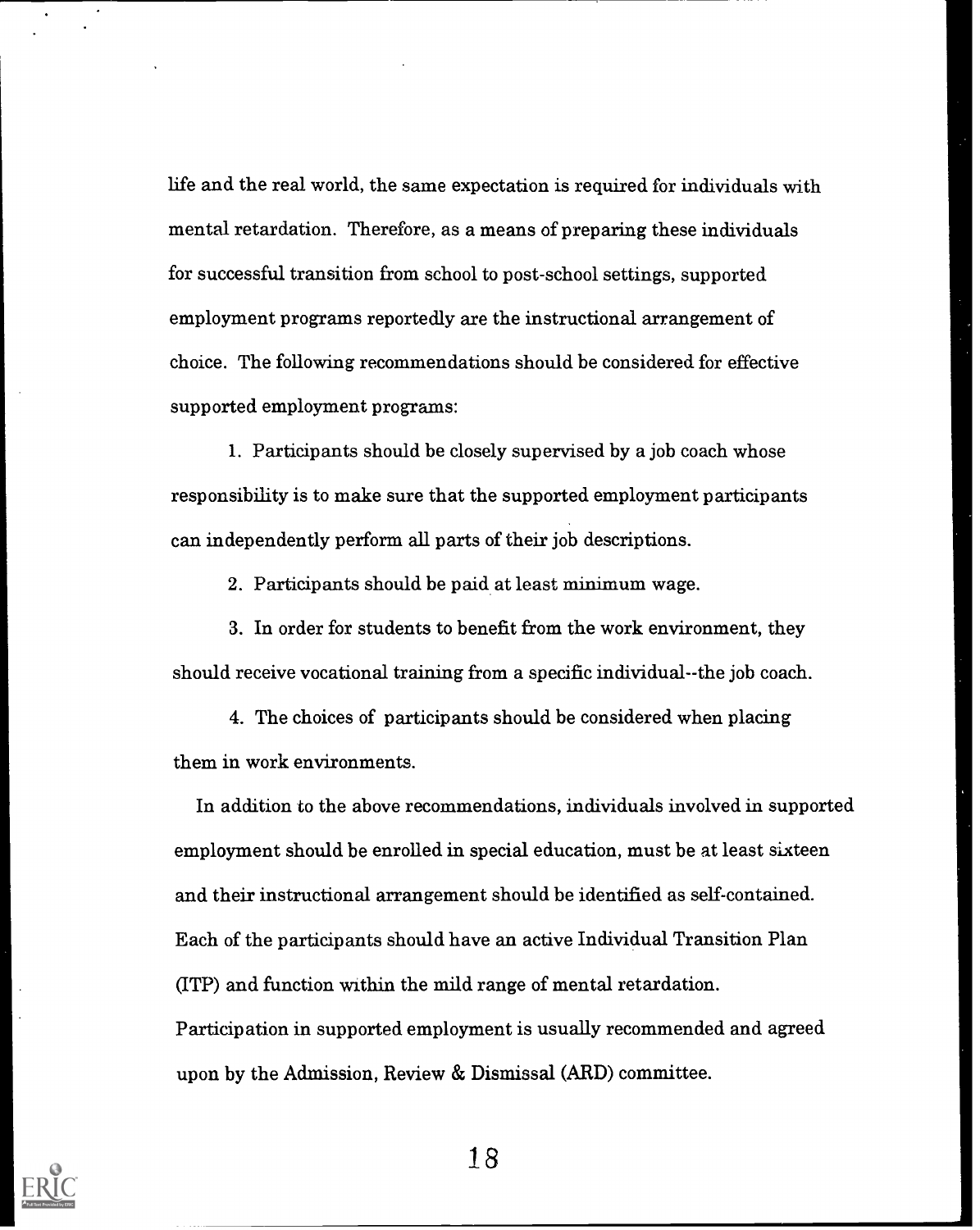This author has discovered, through a two year pilot study on supported employment, that such participation has encouraged students considered to be at-risk of dropping out to remain in school. There was also a noticeable link to improved behavior and self-discipline. The students in supported employment began to understand more realistically the relationship between classroom activities and the expectations of employers. Some of those activities were: completion of job applications, money management, mock interview techniques, emphasis on grooming and personal hygiene and following directions. There were also areas of vocabulary development, simulated vocational activities, and time management skills. These prior exposures paved the way toward an increased level of success for the students in the pilot study as they became involved in supported employment and even later in life, if they desired to change jobs.

Another short-term benefit for program participants realized by the pilot study was the receipt of comparable wages for comparable work. Additionally, supported employment participants formed a bond with their job coaches, and from this bond, strong friendships were formed that could last well beyond the worker-coach relationship. Overall, these young students are evidence that one values self-worth based on his or her ability to work. There is not a more rewarding short-term benefit as when one receives pay for a job well done.

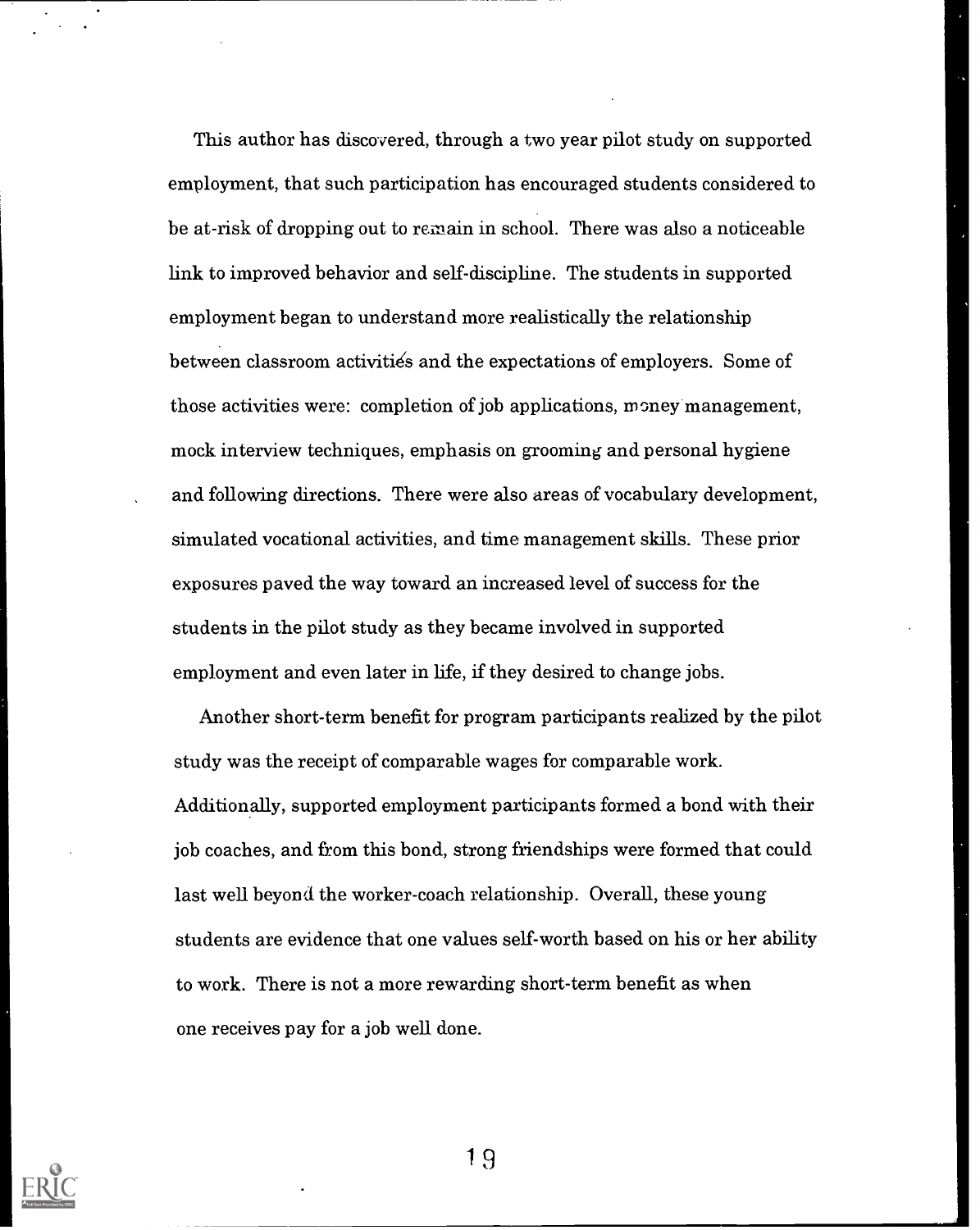During the implementation phases of the supported employment pilot study, there were other benefits. For example, collaboration with agencies like Denton County Mental Health Mental Retardation Center (DCMHMR), Texas Rehabilitation Commission (TRC), and the Association for Retarded Citizens-Denton (ARC). DCMHMR provided job coaches for students participating in the school supported employment program who also happened to be receiving services with them. The Jobs Training Partnership Act (JTPA) provided wages for qualifying students through a work expereince assignment that lasted for a specified period of time. At the end of the work experience, the business for which the student worked, hired the student, paying at least minimum wage. The TRC provided vocational assessments for students who were referred through the ARD meeting. Parents of the supported employment participants were actively involved. They contacted friends and family members who owned businesses or whomever happened to have influence in the work place, and encouraged these employers regarding our efforts to place students in work situatons. Our parents usually embraced supported employment with optimism. They often allowed their students to make choices about career activities offered and seemed to support both the student and the program favorably.

During this pilot study for supported employment students have received training in areas such as cabinetry, clerical, and custodial. Other areas



 $\Omega$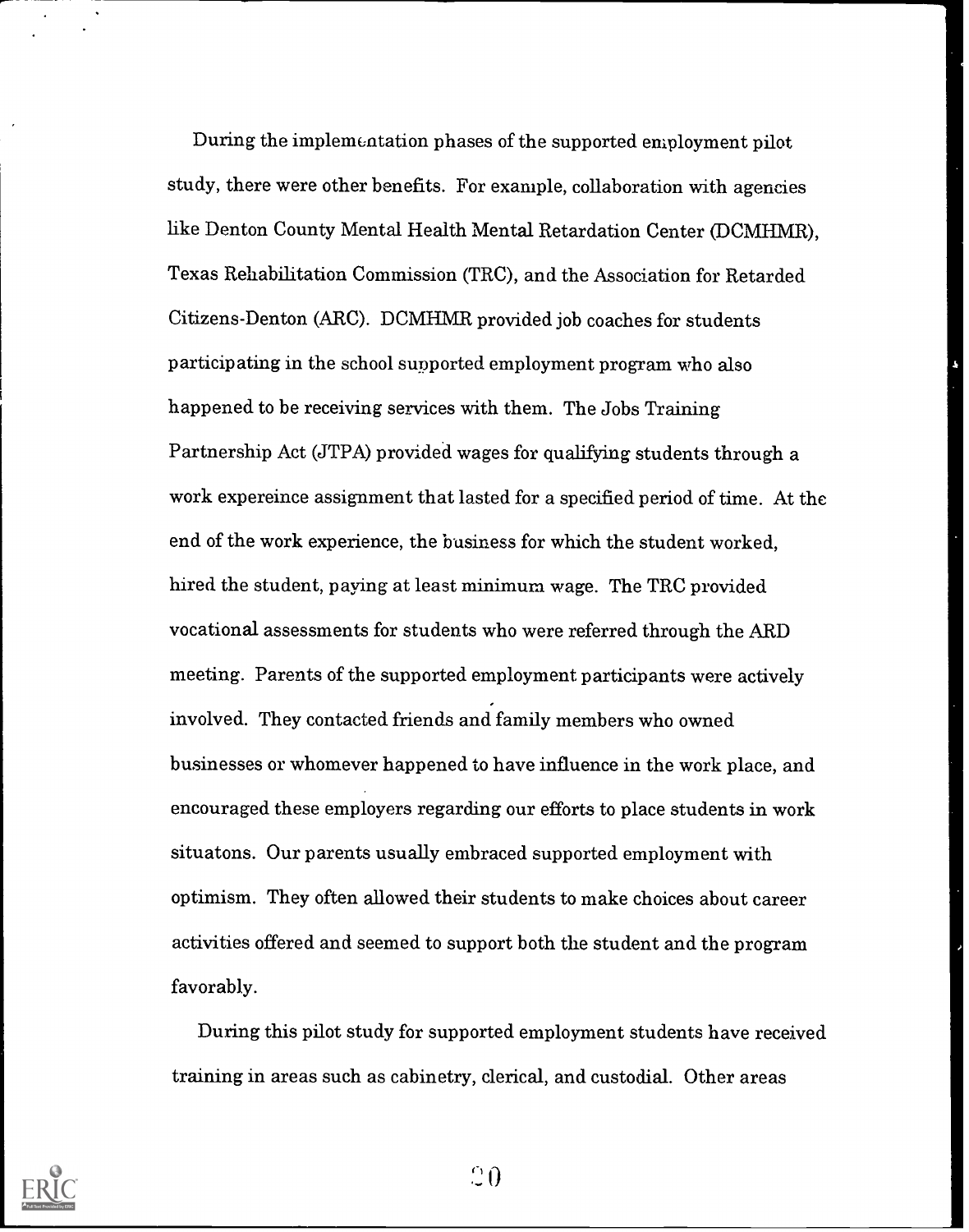included laundry and dry cleaning, day care, food service and horticulture. Some of the students engaged in activities at the campus level that included the school library, attendance office, reception-front office, and classroom aide positions.

As a means of informing the community about supported employment, this first author developed a brochure which responded to often-asked questions. Personal contacts such as providing bri  $\vec{x}$  presentations or overviews at meetings of groups like the Special Education Advisory Committee, Permanency Planning Advisory Committee and the Denton Education Association were made, enhancing the community awareness effort. A slide presentation was developed, representing various cooperating businesses and the participants engaged in their work at these sites.

# **CONCLUSIONS**

As students with mild mental retardation prepare to exit from high schools, educators, parents and officials from other agencies are faced with an array of issues. To begin, these persons are responsible for the students' transition plans, related development, implementation and review. Teams of parents, professionals and others are formed to serve on these students' ARD and ITT committees. These committees meet and discuss avenues that will make the transitions from school to post-school settings move more smoothly.

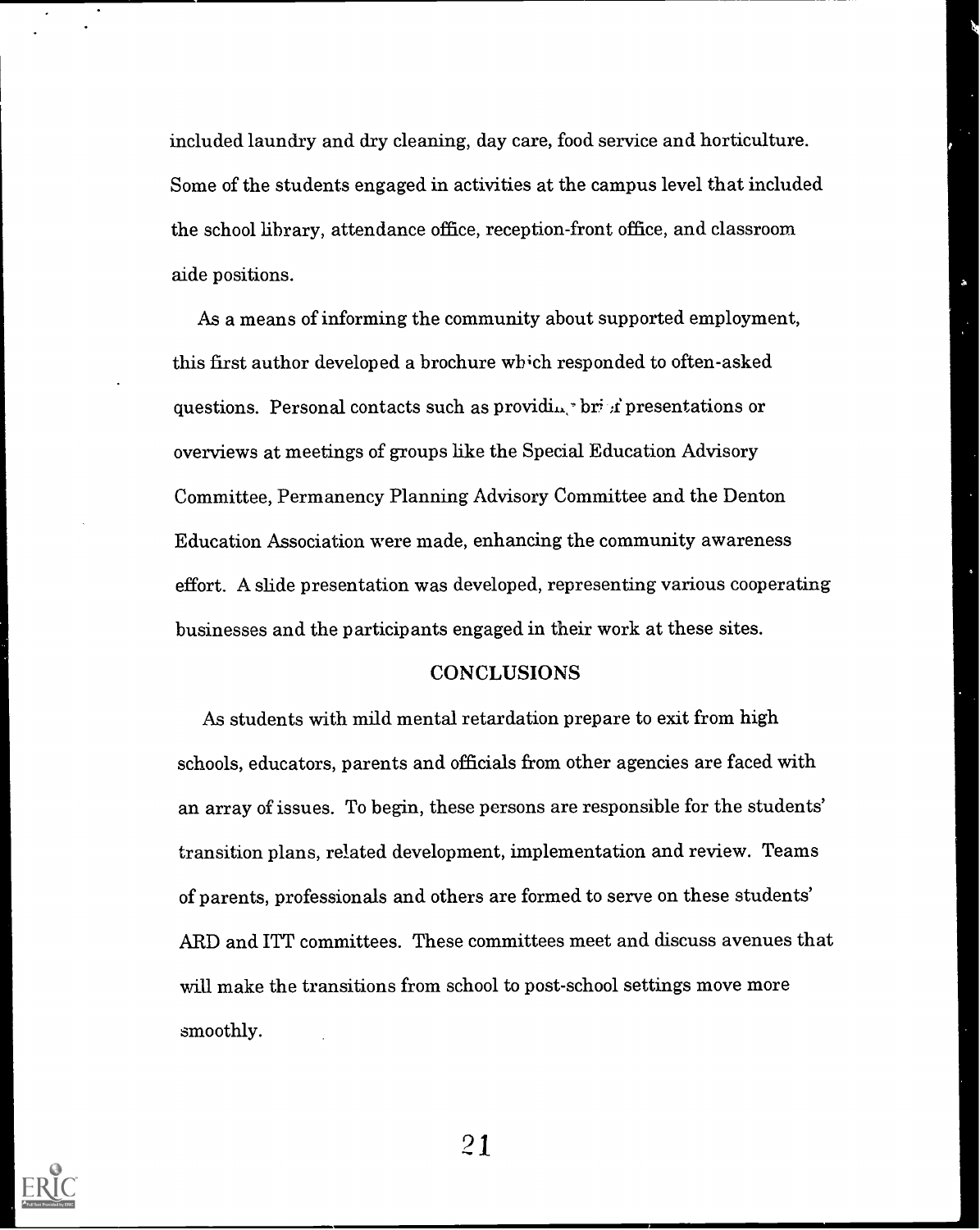There are a variety of options available for these mildly mentally retarded youths. Some of these options include vocational training, career exploration, sheltered employment and supported employment. The most ideal, and oftentimes most realistic option is supported employment. Supported employment involves on-the-job training at its finest.

Students with mild mental retardation are placed in a business to perform a specific task. A job coach teaches assigned students how to do the task. First, smaller parts of the task are taught, then the task in its entirety. The job coach also monitors for quality control. As the students become more proficient at the task, the job coach begins to fade from the proximity of supported employment participants. Eventually, the job coach leaves the environment, making periodic checks.

Ideally, the supported employment activity takes place during a portion of the school day. This enables students to attend classes on the school campus. They will be able to continue to develop functional skills in a structured, closely monitored environment.

Supported employment is an ideal option for students with disabilities like mild mental retardation, according to research, yet funding for such programs is limited. The federal government originally made funding available through grant competitions, however, these funds were available for limited periods of time, usually no more than three years. Authors such as McCaughrin, Ellis, and Heal believe that supported employment



`)2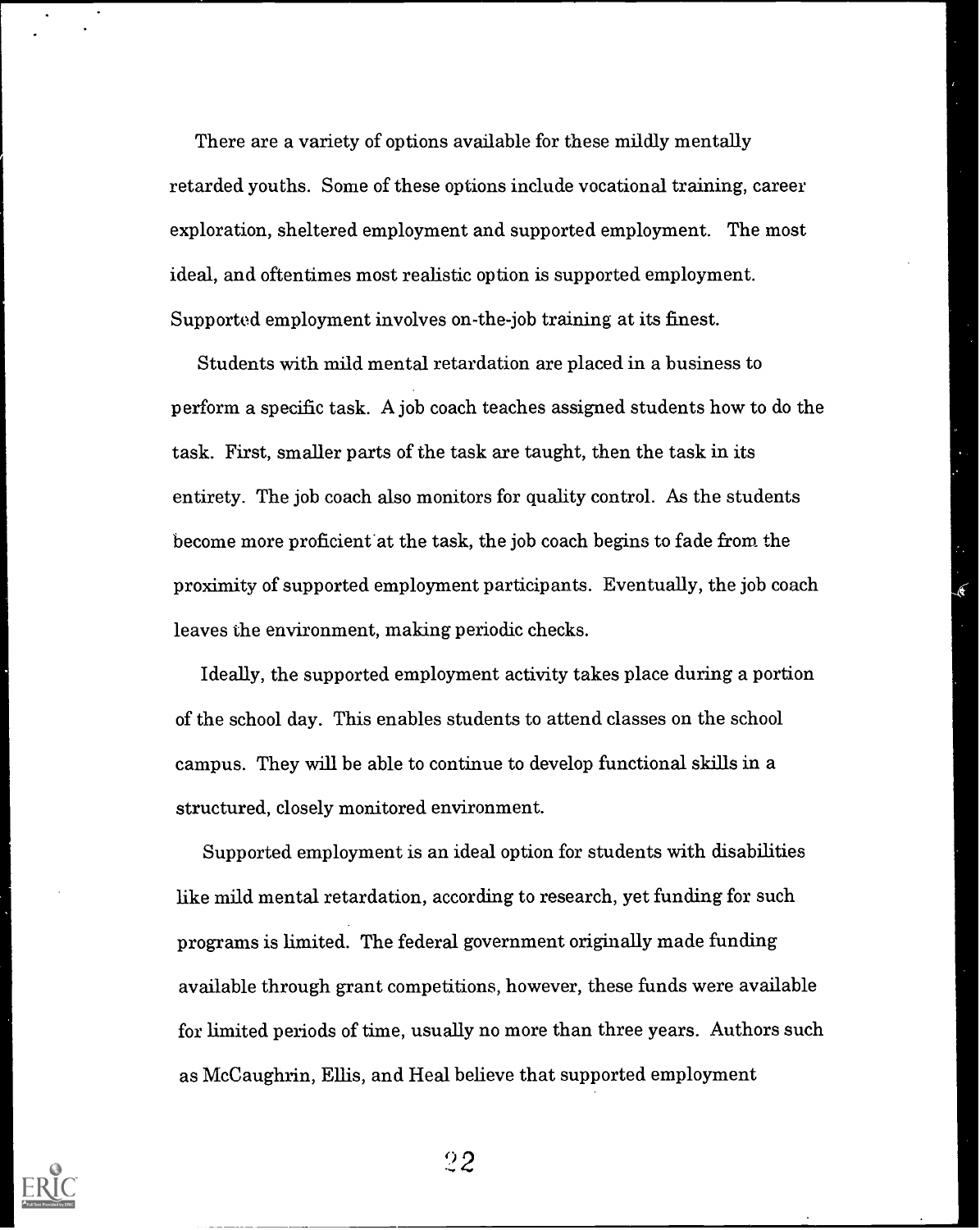programs must be adequately funded and managed in order to maintain supported employment program effectiveness.

It seems that parents are beginning to see the value of an effective supported employment program, especially since their students have become involved in supported employment at the local level. Parents of students in supported employment activities at the Denton High/Ryan Campus are pleased with the opportunities their students' experience. The parents of students who are not currently participating in supported employment want to know when their students will begin to participate in such a program.

The educational process for mildly, mentally retarded individuals becomes vague and for some, confusing especially as these persons enter senior high school, grades nine through twelve. Given this first author's eight years of experience at the senior high school level, through participation in ARD meetings, guiding students and parents through the course selection process as they make decisions about classes, and the overall development of the IEP ( based on approved course selection options), the crossroads of academic or vocational training frequently presents a dilemma for parents. A comprehensive, supported employment program as a vocational option for these students could help relieve parents of some apprehensive feelings as they approach such crossroads.

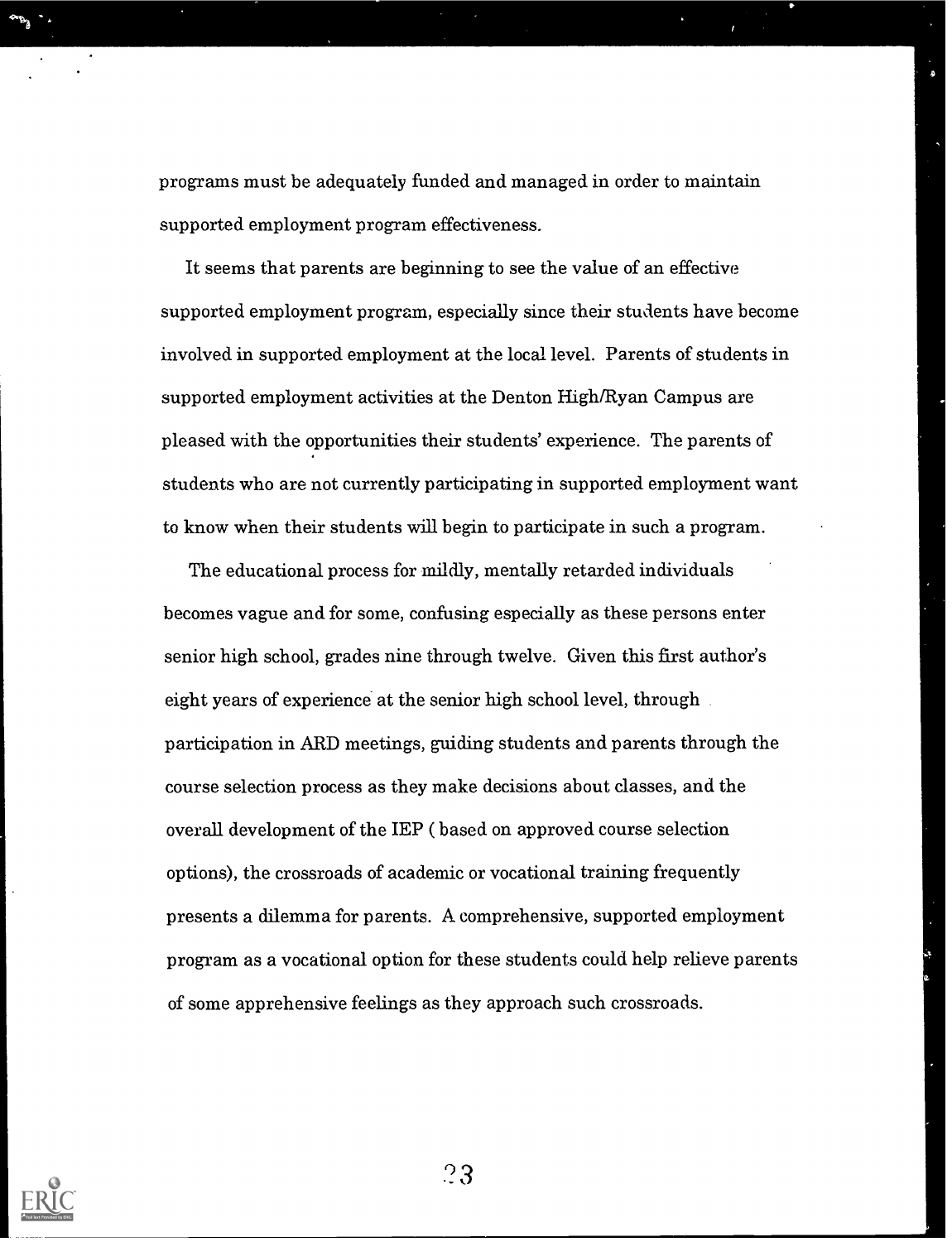# REFERENCES

- Benz, M., & Halpern, A. (1987). Transition services for secondary students with mild disabilities: A statewide perspective. Exceptional Children, 53, 507-514.
- Brolin, D. (Ed.). (1989). Life centered career education: A competency based approach. Reston, VA: Council for Exceptional Children.
- Brotherson, M., Berdine, W., & Sartini, V. (1993). Transition to adult services: Support for on-going parent participation. Remedial and Special Education,  $14(4)$ , 44-49.
- D'Amico, R., & Marder, C. (1991). The early work experiences of youth with disabilities: Trends in employment rates and job characteristics (No. 300 -87- 0054). Menlo Park, CA: SRI International. (ERIC Document Reproduction Service No. ED 341 227)
- Dietl, E. (Ed.). (1990). Worklife: A publication on employment and people with disabilities. Washington DC: The President's Committee on Employment of People with Disabilities, 3 (3), 1-12.
- Edgar, E. (1988). Employment as an outcome for mildly handicapped students: Current status on and future directions. Focus on Exceptional Children, 21, 1-8.
- Falvey, M. (1989). Community-based curriculum: Instructional strategies for students with severe handicaps (2nd ed.). Baltimore, MD: Brookes.

Federal Register. (1984). Department of Education ( OSERS), 34 CFR, Part 363.

- Ficke, R. (1992). Digest of data on persons with disabilities (NO-301-385). Washington, DC: Science Management Corporation. (ERIC Doucment Reproduction Service No. ED 347 767)
- Gonzalez, P. A. (1991). An analysis of federally funded model programs for enhancing post secondary options among youths with disabilities (NO-300-953). Washington, DC: Special Education Programs/Office of Special

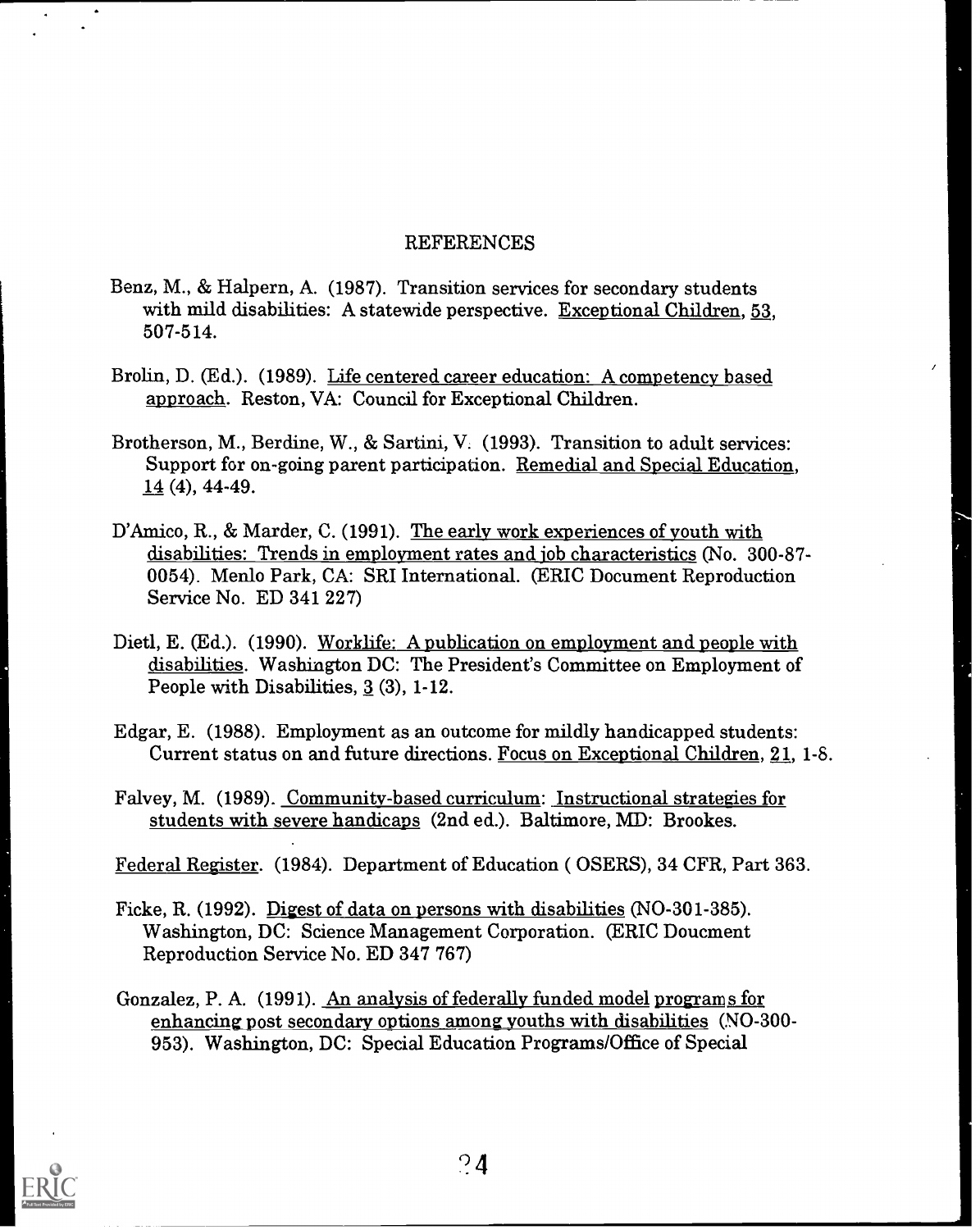Education and Rehabilitation Services. (ERIC Document Reproduction Service No. ED 342 194)

- Hasazi, S., & Clark, G. (1988). Vocational preparation for high school students labeled mentally retarded: Employment as a graduation goal. American Association on Mental Retardation, 26, 343-349.
- Johnson, J. (1992). Assessing the extent of co-worker involvement with supported employees (Doctoral dissertation, University of Illinois, 1991). Dissertation Abstracts International, 52, 2501A.
- Kiernan, W.,& Lynch, S. (1992). Employment opportunities for people with disabilities in the years to come. American Rehabilitation, 18, 8-12.
- Kiernan, W. , & Schalock, R. (Eds.). Economics, industry and disability: A look ahead. Baltimore, MD: Brookes.
- Martella, R. (1991). Using a problem-solving strategy to teach work-related safety skills to persons in supported employment (Doctoral dissertation, Utah State University, 1991). Dissertation Abstracts International, 52, 2105A.
- McCaughrin, W., Ellis, W., Rusch, F., & Heal, L. (1993). Cost effectiveness of supported employment. Mental Retardation, 31, 41-48.
- McDonnell, J., & Hardman, M. (1985). Planning and transition of severely handicapped youth from schools to adult services: A framework for high school programs. Education and Training for the Mentally Retarded, 20, 275-286.
- Meers, G. (1987). Handbook on vocational special needs education (2nd ed.). Rockville, MD: Aspen.
- Morgan, R., Moore, S., McSweyn, C., & Salzberg, C. (1992). Transition from school to work: Views of secondary special educators. Education and Training in Mental Retardation, 27, 315-322.
- Muklewicz, C., & Bender, M. (1988). Competitive job-finding guide for persons with handicaps. Bo ton, MA: College-Hill.

National Commission on Secondary Vocational Education. (1984). The